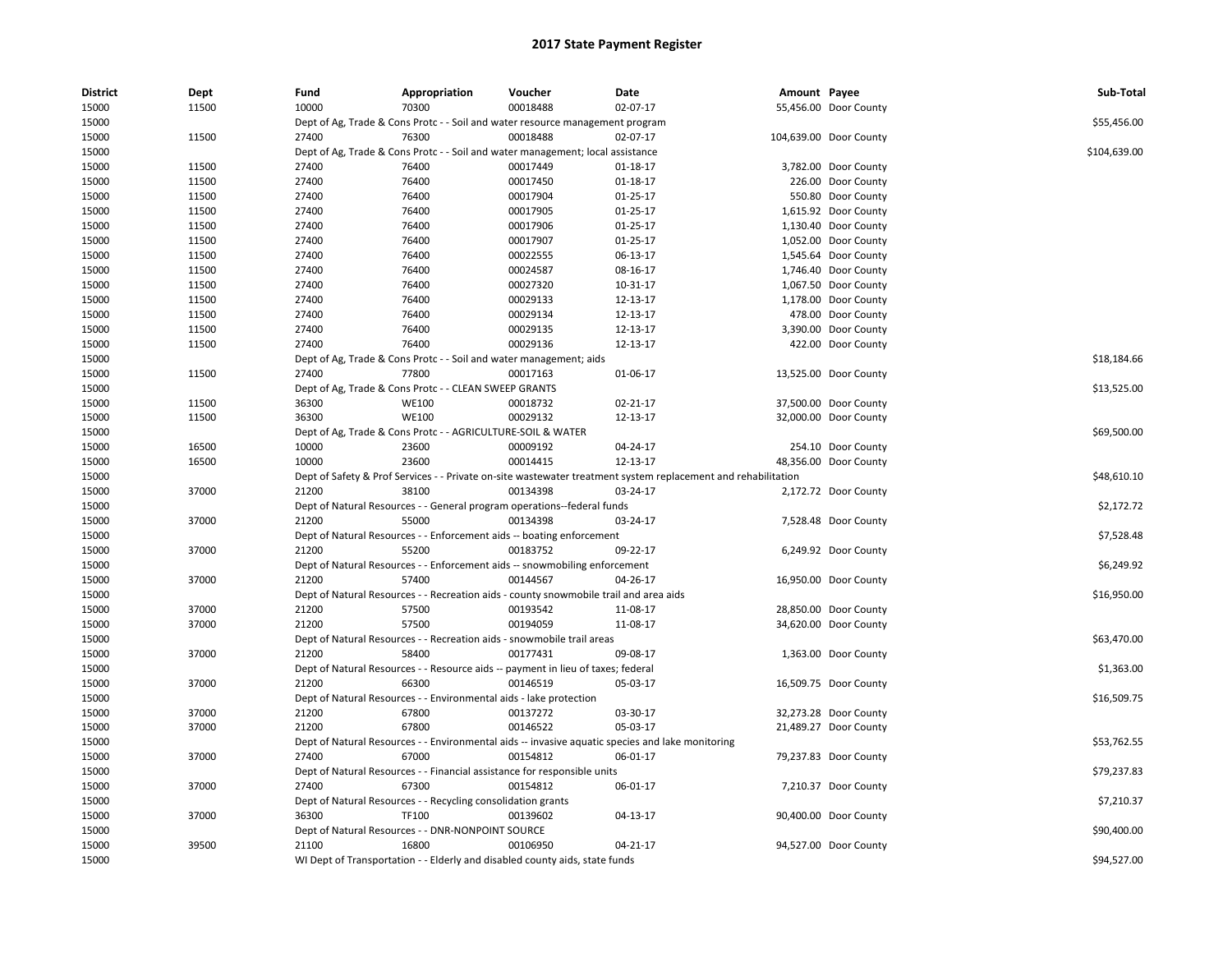| <b>District</b> | Dept           | Fund           | Appropriation                                                                              | Voucher              | Date                 | Amount Payee |                                                 | Sub-Total      |
|-----------------|----------------|----------------|--------------------------------------------------------------------------------------------|----------------------|----------------------|--------------|-------------------------------------------------|----------------|
| 15000           | 39500          | 21100          | 17700                                                                                      | 00069141             | 01-03-17             |              | 31,322.00 Door County                           |                |
| 15000           | 39500          | 21100          | 17700                                                                                      | 00125677             | 06-13-17             |              | 50,453.00 Door County                           |                |
| 15000           | 39500          | 21100          | 17700                                                                                      | 00154687             | 08-17-17             |              | 136,632.00 Door County                          |                |
| 15000           |                |                | WI Dept of Transportation - - Tier C transit operating aids, state funds                   |                      |                      |              |                                                 | \$218,407.00   |
| 15000           | 39500          | 21100          | 18200                                                                                      | 00085640             | 02-16-17             |              | 130,574.00 Door County                          |                |
| 15000           | 39500          | 21100          | 18200                                                                                      | 00095878             | 03-22-17             |              | 859.00 Door County                              |                |
| 15000           | 39500          | 21100          | 18200                                                                                      | 00174675             | $10-12-17$           |              | 36,349.00 Door County                           |                |
| 15000           | 39500          | 21100          | 18200                                                                                      | 00174693             | 10-12-17             |              | 131,676.00 Door County                          |                |
| 15000           | 39500          | 21100          | 18200                                                                                      | 00195275             | 11-27-17             |              | 96,452.50 Door County                           |                |
| 15000           |                |                | WI Dept of Transportation - - Transit and other transportation-related aids, federal funds |                      |                      |              |                                                 | \$395,910.50   |
| 15000           | 39500          | 21100          | 19000                                                                                      | 00065411             | 01-03-17             |              | 279,034.04 Door County                          |                |
| 15000           | 39500          | 21100          | 19000                                                                                      | 00133960             | 07-03-17             |              | 558,068.08 Door County                          |                |
| 15000           | 39500          | 21100          | 19000                                                                                      | 00169226             | 10-02-17             |              | 279,034.06 Door County                          |                |
| 15000           |                |                | WI Dept of Transportation - - Transportation aids to counties, state funds                 |                      |                      |              |                                                 | \$1,116,136.18 |
| 15000           | 39500          | 21100          | 27800                                                                                      | 00200742             | 12-13-17             |              | 4,222.89 Door County                            |                |
| 15000           |                |                | WI Dept of Transportation - - Local roads improvement program, state funds                 |                      |                      |              |                                                 | \$4,222.89     |
| 15000           | 39500          | 21100          | 36300                                                                                      | 00083185             | 02-07-17             |              | 7.42 Door County                                |                |
| 15000           | 39500          | 21100          | 36300                                                                                      | 00073398             | $01 - 12 - 17$       |              | 22.00 Door County                               |                |
| 15000           | 39500          | 21100          | 36300                                                                                      | 00076581             | 01-20-17             |              | 300.00 Door County                              |                |
| 15000           | 39500          | 21100          | 36300                                                                                      | 00092762             | 03-08-17             |              | 810.00 Door County                              |                |
| 15000           | 39500          | 21100          | 36300                                                                                      | 00125655             | 06-07-17             |              | 30.00 Door County                               |                |
| 15000           | 39500          | 21100          | 36300                                                                                      | 00131769             | 06-22-17             |              | 999.99 Door County                              |                |
| 15000           | 39500          | 21100          | 36300                                                                                      | 00153087             | 08-09-17             |              | 60.00 Door County                               |                |
| 15000           |                |                | WI Dept of Transportation - - State highway rehabilitation, state funds                    |                      |                      |              |                                                 | \$2,229.41     |
| 15000           | 39500          | 21100          | 36800                                                                                      | 00071379             | 01-05-17             |              | 107,184.39 Door County                          |                |
| 15000           | 39500          | 21100          | 36800                                                                                      | 00083183             | 02-07-17             |              | 452,390.21 Door County                          |                |
|                 |                |                |                                                                                            |                      |                      |              |                                                 |                |
| 15000<br>15000  | 39500<br>39500 | 21100<br>21100 | 36800<br>36800                                                                             | 00094222<br>00099972 | 03-14-17<br>03-27-17 |              | 23,302.42 Door County<br>159,815.88 Door County |                |
| 15000           |                | 21100          | 36800                                                                                      | 00157845             | 08-23-17             |              |                                                 |                |
|                 | 39500          |                | 36800                                                                                      | 00099816             |                      |              | 59,890.23 Door County                           |                |
| 15000           | 39500          | 21100          |                                                                                            |                      | 03-24-17             |              | 96,991.98 Door County                           |                |
| 15000           | 39500          | 21100          | 36800                                                                                      | 00107765             | 04-19-17             |              | 10,706.12 Door County                           |                |
| 15000           | 39500          | 21100          | 36800                                                                                      | 00112574             | 05-03-17             |              | 250,702.29 Door County                          |                |
| 15000           | 39500          | 21100          | 36800                                                                                      | 00131769             | 06-22-17             |              | 137,181.75 Door County                          |                |
| 15000           | 39500          | 21100          | 36800                                                                                      | 00147568             | 08-01-17             |              | 117,727.12 Door County                          |                |
| 15000           | 39500          | 21100          | 36800                                                                                      | 00150685             | 08-03-17             |              | 61,881.95 Door County                           |                |
| 15000           | 39500          | 21100          | 36800                                                                                      | 00159172             | 08-29-17             |              | 1,724.98 Door County                            |                |
| 15000           | 39500          | 21100          | 36800                                                                                      | 00162689             | 09-08-17             |              | 70,851.47 Door County                           |                |
| 15000           | 39500          | 21100          | 36800                                                                                      | 00168844             | 09-26-17             |              | 54,182.35 Door County                           |                |
| 15000           | 39500          | 21100          | 36800                                                                                      | 00179289             | 10-16-17             |              | 252.76 Door County                              |                |
| 15000           | 39500          | 21100          | 36800                                                                                      | 00179984             | 10-16-17             |              | 18,081.94 Door County                           |                |
| 15000           | 39500          | 21100          | 36800                                                                                      | 00183586             | 10-24-17             |              | 179,050.74 Door County                          |                |
| 15000           | 39500          | 21100          | 36800                                                                                      | 00198533             | 12-06-17             |              | 89,278.61 Door County                           |                |
| 15000           | 39500          | 21100          | 36800                                                                                      | 00201301             | 12-14-17             |              | 915.67 Door County                              |                |
| 15000           |                |                | WI Dept of Transportation - - Routine maintenance activities, state funds                  |                      |                      |              |                                                 | \$1,892,112.86 |
| 15000           | 39500          | 21100          | 37500                                                                                      | 00083183             | 02-07-17             |              | 113.12 Door County                              |                |
| 15000           | 39500          | 21100          | 37500                                                                                      | 00198533             | 12-06-17             |              | 491.65 Door County                              |                |
| 15000           |                |                | WI Dept of Transportation - - Highway system management and operations, local funds        |                      |                      |              |                                                 | \$604.77       |
| 15000           | 39500          | 21100          | 37300                                                                                      | 00083185             | 02-07-17             |              | 0.49 Door County                                |                |
| 15000           |                |                | WI Dept of Transportation - - State highway rehabilitation, local funds                    |                      |                      |              |                                                 | \$0.49         |
| 15000           | 39500          | 21100          | 38300                                                                                      | 00083185             | 02-07-17             |              | 29.67 Door County                               |                |
| 15000           | 39500          | 21100          | 38300                                                                                      | 00131769             | 06-22-17             |              | 3,999.99 Door County                            |                |
| 15000           | 39500          | 21100          | 38300                                                                                      | 00198533             | 12-06-17             |              | 621.57 Door County                              |                |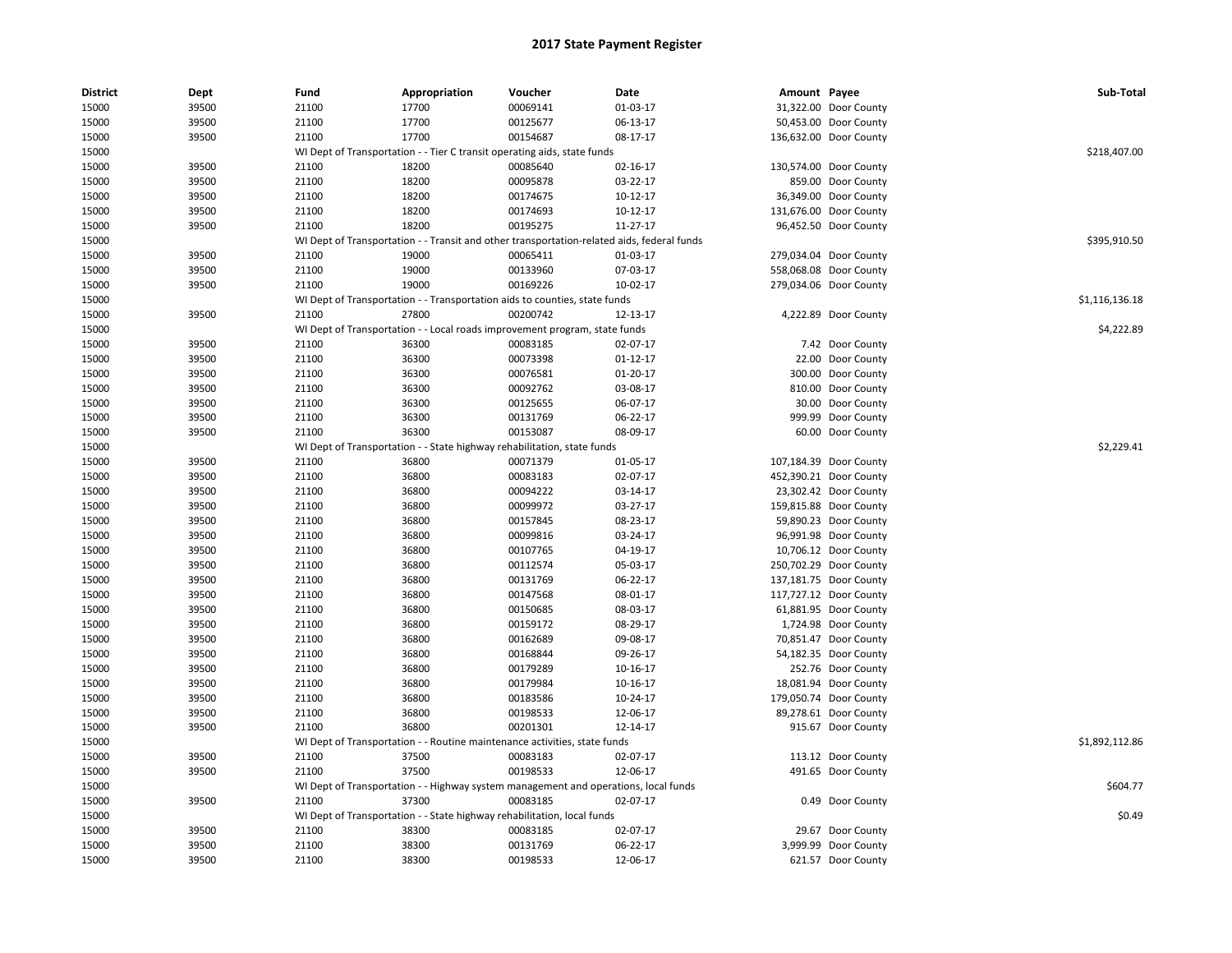| <b>District</b> | Dept  | Fund  | Appropriation                                                      | Voucher                                                                                   | Date                                                                                                    | Amount Payee |                       | Sub-Total    |
|-----------------|-------|-------|--------------------------------------------------------------------|-------------------------------------------------------------------------------------------|---------------------------------------------------------------------------------------------------------|--------------|-----------------------|--------------|
| 15000           |       |       |                                                                    | WI Dept of Transportation - - State highway rehabilitation, federal funds                 |                                                                                                         |              |                       | \$4,651.23   |
| 15000           | 39500 | 21100 | 93500                                                              | 00198533                                                                                  | 12-06-17                                                                                                |              | 155.40 Door County    |              |
| 15000           |       |       | WI Dept of Transportation - - SHR CONTINGENT BOND (GPR)            |                                                                                           |                                                                                                         |              |                       | \$155.40     |
| 15000           | 41000 | 10000 | 11600                                                              | 00167938                                                                                  | 11-07-17                                                                                                |              | 25,195.44 Door County |              |
| 15000           |       |       |                                                                    |                                                                                           | Department of Corrections - - Reimbursing counties for probation, extended supervision and parole holds |              |                       | \$25,195.44  |
| 15000           | 43500 | 10000 | 11900                                                              | 00152413                                                                                  | 09-01-17                                                                                                |              | 7,840.55 Door County  |              |
| 15000           |       |       | Department of Health Services - - Emergency medical services; aids |                                                                                           |                                                                                                         |              |                       | \$7,840.55   |
| 15000           | 43500 | 10000 | 00000                                                              | 90708                                                                                     | 01-02-17                                                                                                |              | 14,575.00 Door County |              |
| 15000           | 43500 | 10000 | 00000                                                              | 90710                                                                                     | 02-01-17                                                                                                |              | 17,421.00 Door County |              |
| 15000           | 43500 | 10000 | 00000                                                              | 90711                                                                                     | 03-01-17                                                                                                |              | 28,561.00 Door County |              |
| 15000           | 43500 | 10000 | 00000                                                              | 90715                                                                                     | 05-01-17                                                                                                |              | 52,095.00 Door County |              |
| 15000           | 43500 | 10000 | 00000                                                              | 90716                                                                                     | 06-01-17                                                                                                |              | 68,799.00 Door County |              |
| 15000           | 43500 | 10000 | 00000                                                              | 90717                                                                                     | 06-15-17                                                                                                |              | 40,041.00 Door County |              |
| 15000           | 43500 | 10000 | 00000                                                              | 90800                                                                                     | 07-01-17                                                                                                |              | 35,099.00 Door County |              |
| 15000           | 43500 | 10000 | 00000                                                              | 90801                                                                                     | 08-01-17                                                                                                |              | 42,829.00 Door County |              |
| 15000           | 43500 | 10000 | 00000                                                              | 90802                                                                                     | 09-01-17                                                                                                |              | 63,248.00 Door County |              |
| 15000           | 43500 | 10000 | 00000                                                              | 90805                                                                                     | 10-02-17                                                                                                |              | 39,190.00 Door County |              |
| 15000           | 43500 | 10000 | 00000                                                              | 90806                                                                                     | 11-01-17                                                                                                |              | 51,492.00 Door County |              |
| 15000           | 43500 | 10000 | 00000                                                              | 90807                                                                                     | 12-01-17                                                                                                |              | 72,884.00 Door County |              |
| 15000           | 43500 | 10000 | 00000                                                              | 90713                                                                                     | 04-01-17                                                                                                |              | 19,875.00 Door County |              |
| 15000           | 43500 | 10000 | 00000                                                              | 90714                                                                                     | 04-03-17                                                                                                |              | 4,738.00 Door County  |              |
| 15000           |       |       | Department of Health Services - - State/Federal Aids               |                                                                                           |                                                                                                         |              |                       | \$550,847.00 |
| 15000           | 43500 | 00005 | 16300                                                              | 01LGS                                                                                     | 11-17-17                                                                                                |              | 23,603.77 Door County |              |
| 15000           |       |       | Department of Health Services - - Guardianship grant program       |                                                                                           |                                                                                                         |              |                       | \$23,603.77  |
| 15000           | 45500 | 10000 | 20200                                                              | 00025494                                                                                  | 03-16-17                                                                                                |              | 922.32 Door County    |              |
| 15000           | 45500 | 10000 | 20200                                                              | 00028653                                                                                  | 05-18-17                                                                                                |              | 922.32 Door County    |              |
| 15000           | 45500 | 10000 | 20200                                                              | 00036191                                                                                  | 10-23-17                                                                                                |              | 1,480.92 Door County  |              |
| 15000           |       |       | Department of Justice - - Officer training reimbursement           |                                                                                           |                                                                                                         |              |                       | \$3,325.56   |
| 15000           | 45500 | 10000 | 22100                                                              | 00035892                                                                                  | $10-13-17$                                                                                              |              | 1,740.00 Door County  |              |
| 15000           |       |       |                                                                    | Department of Justice - - Crime laboratories; deoxyribonucleic acid analysis              |                                                                                                         |              |                       | \$1,740.00   |
| 15000           | 45500 | 10000 | 23100                                                              | 00022118                                                                                  | $01 - 17 - 17$                                                                                          |              | 3,549.00 Door County  |              |
| 15000           | 45500 | 10000 | 23100                                                              | 00025494                                                                                  | 03-16-17                                                                                                |              |                       |              |
|                 | 45500 |       | 23100                                                              |                                                                                           |                                                                                                         |              | 1,546.00 Door County  |              |
| 15000           |       | 10000 |                                                                    | 00025810                                                                                  | 03-23-17                                                                                                |              | 298.62 Door County    |              |
| 15000           | 45500 | 10000 | 23100                                                              | 00028653                                                                                  | 05-18-17                                                                                                |              | 2,203.31 Door County  |              |
| 15000           | 45500 | 10000 | 23100                                                              | 00032387                                                                                  | 08-02-17                                                                                                |              | 2,938.51 Door County  |              |
| 15000           | 45500 | 10000 | 23100                                                              | 00035836                                                                                  | 10-16-17                                                                                                |              | 9,920.00 Door County  |              |
| 15000           |       |       |                                                                    | Department of Justice - - Law enforcement training fund, local assistance                 |                                                                                                         |              |                       | \$20,455.44  |
| 15000           | 45500 | 10000 | 25100                                                              | 00029066                                                                                  | 06-02-17                                                                                                |              | 2,142.80 Door County  |              |
| 15000           |       |       | Department of Justice - - Federal aid, local assistance            |                                                                                           |                                                                                                         |              |                       | \$2,142.80   |
| 15000           | 45500 | 10000 | 28400                                                              | 00023736                                                                                  | $02 - 10 - 17$                                                                                          |              | 309.00 Door County    |              |
| 15000           | 45500 | 10000 | 28400                                                              | 00034347                                                                                  | 09-11-17                                                                                                |              | 437.05 Door County    |              |
| 15000           |       |       | Department of Justice - - Internet Crimes Against Childr           |                                                                                           |                                                                                                         |              |                       | \$746.05     |
| 15000           | 45500 | 10000 | 53200                                                              | 00031693                                                                                  | 07-20-17                                                                                                |              | 19,335.28 Door County |              |
| 15000           |       |       |                                                                    | Department of Justice - - Crime victim and witness assistance surcharge, general services |                                                                                                         |              |                       | \$19,335.28  |
| 15000           | 45500 | 10000 | 53900                                                              | 00024949                                                                                  | 03-03-17                                                                                                |              | 21,800.39 Door County |              |
| 15000           |       |       |                                                                    | Department of Justice - - Reimbursement to counties for victim-witness services           |                                                                                                         |              |                       | \$21,800.39  |
| 15000           | 46500 | 10000 | 34200                                                              | 00030307                                                                                  | 08-11-17                                                                                                |              | 3,377.84 Door County  |              |
| 15000           | 46500 | 10000 | 34200                                                              | 00030710                                                                                  | 08-23-17                                                                                                |              | 15,541.35 Door County |              |
| 15000           |       |       | Department of Military Affairs - - Federal aid, local assistance   |                                                                                           |                                                                                                         |              |                       | \$18,919.19  |
| 15000           | 46500 | 27200 | 36400                                                              | 00027668                                                                                  | 06-14-17                                                                                                |              | 6.976.51 Door County  |              |
| 15000           |       |       |                                                                    |                                                                                           | Department of Military Affairs - - Division of emergency management; petroleum inspection fund          |              |                       | \$6,976.51   |
| 15000           | 48500 | 15200 | 12700                                                              | 00031943                                                                                  | 06-29-17                                                                                                |              | 963.12 Door County    |              |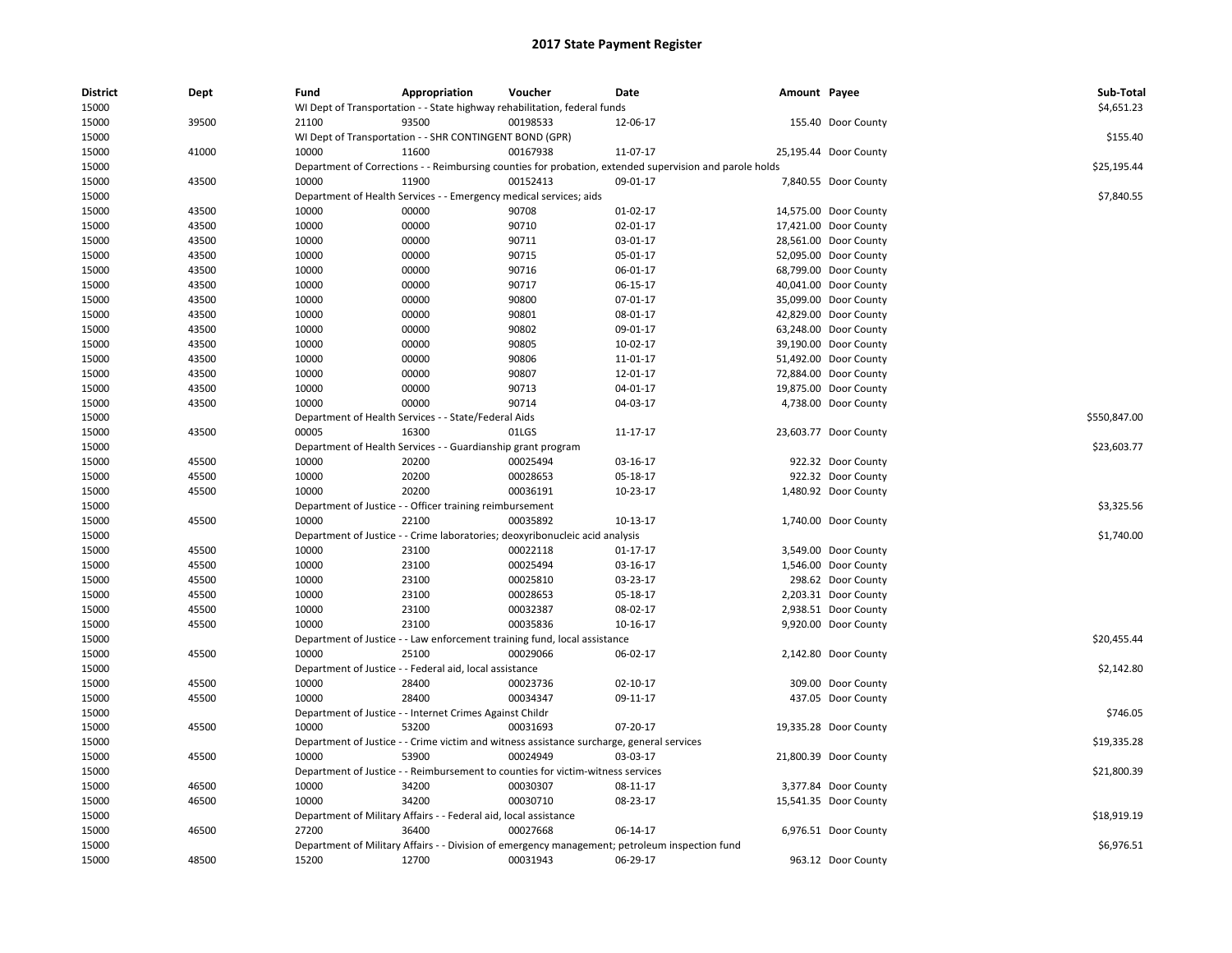| <b>District</b>    | Dept  | Fund                                  | Appropriation                                                         | Voucher                                                                          | Date           | Amount Payee |                          | Sub-Total       |
|--------------------|-------|---------------------------------------|-----------------------------------------------------------------------|----------------------------------------------------------------------------------|----------------|--------------|--------------------------|-----------------|
| 15000              |       |                                       | Department of Veterans Affairs - - Grants to counties                 |                                                                                  |                |              |                          | \$963.12        |
| 15000              | 48500 | 58200                                 | 26700                                                                 | 00031943                                                                         | 06-29-17       |              | 4,334.04 Door County     |                 |
| 15000              |       |                                       | Department of Veterans Affairs - - County grants                      |                                                                                  |                |              |                          | \$4,334.04      |
| 15000              | 48500 | 58200                                 | 28000                                                                 | 00037706                                                                         | 10-25-17       |              | 1,064.70 Door County     |                 |
| 15000              |       |                                       | Department of Veterans Affairs - - Transportation payment             |                                                                                  |                |              |                          | \$1,064.70      |
| 15000              | 48500 | 58300                                 | 37000                                                                 | 00031943                                                                         | 06-29-17       |              | 4,334.04 Door County     |                 |
| 15000              |       |                                       | Department of Veterans Affairs - - County grants                      |                                                                                  |                |              |                          | \$4,334.04      |
| 15000              | 50500 | 10000                                 | 14200                                                                 | 00065965                                                                         | 12-01-17       |              | 5,200.00 Door County     |                 |
| 15000              |       |                                       | Department of Administration - - Federal aid                          |                                                                                  |                |              |                          | \$5,200.00      |
| 15000              | 50500 | 10000                                 | 15500                                                                 | 00040156                                                                         | $01-17-17$     |              | 6,218.05 Door County     |                 |
| 15000              | 50500 | 10000                                 | 15500                                                                 | 00042606                                                                         | 02-14-17       |              | 504.33 Door County       |                 |
| 15000              | 50500 | 10000                                 | 15500                                                                 | 00043734                                                                         | 02-28-17       |              | 415.40 Door County       |                 |
| 15000              | 50500 | 10000                                 | 15500                                                                 | 00047635                                                                         | 04-14-17       |              | 483.10 Door County       |                 |
| 15000              | 50500 | 10000                                 | 15500                                                                 | 00048868                                                                         | 04-28-17       |              | 1,515.56 Door County     |                 |
| 15000              | 50500 | 10000                                 | 15500                                                                 | 00051806                                                                         | 05-30-17       |              | 2,107.69 Door County     |                 |
| 15000              | 50500 | 10000                                 | 15500                                                                 | 00054230                                                                         | 06-28-17       |              | 3,341.80 Door County     |                 |
| 15000              | 50500 | 10000                                 | 15500                                                                 | 00056680                                                                         | 07-28-17       |              | 6,307.90 Door County     |                 |
| 15000              | 50500 | 10000                                 | 15500                                                                 | 00058897                                                                         | 08-28-17       |              | 2,671.57 Door County     |                 |
| 15000              | 50500 | 10000                                 | 15500                                                                 | 00061458                                                                         | 09-28-17       |              | 1,493.76 Door County     |                 |
| 15000              | 50500 | 10000                                 | 15500                                                                 | 00066454                                                                         | 11-28-17       |              | 6,367.99 Door County     |                 |
| 15000              | 50500 | 10000                                 | 15500                                                                 | 00068727                                                                         | 12-28-17       |              | 7,459.30 Door County     |                 |
| 15000              |       |                                       | Department of Administration - - Federal aid; local assistance        |                                                                                  |                |              |                          | \$38,886.45     |
| 15000              | 50500 | 23500                                 | 37100                                                                 | 00040156                                                                         | $01 - 17 - 17$ |              | 3,098.18 Door County     |                 |
| 15000              | 50500 | 23500                                 | 37100                                                                 | 00042606                                                                         | 02-14-17       |              | 9,693.24 Door County     |                 |
| 15000              | 50500 | 23500                                 | 37100                                                                 | 00043734                                                                         | 02-28-17       |              | 2,917.56 Door County     |                 |
| 15000              | 50500 | 23500                                 | 37100                                                                 | 00047635                                                                         | 04-14-17       |              | 734.42 Door County       |                 |
| 15000              | 50500 | 23500                                 | 37100                                                                 | 00048868                                                                         | 04-28-17       |              | 293.63 Door County       |                 |
| 15000              | 50500 | 23500                                 | 37100                                                                 | 00051806                                                                         | 05-30-17       |              | 285.98 Door County       |                 |
| 15000              | 50500 | 23500                                 | 37100                                                                 | 00066454                                                                         | 11-28-17       |              | 262.21 Door County       |                 |
| 15000              | 50500 | 23500                                 | 37100                                                                 | 00068727                                                                         | 12-28-17       |              | 427.93 Door County       |                 |
| 15000              |       |                                       | Department of Administration - - Low-income assistance grants         |                                                                                  |                |              |                          | \$17,713.15     |
| 15000              | 50500 | 26900                                 | 16600                                                                 | 00041066                                                                         | 02-07-17       |              | 1,000.00 Door County     |                 |
|                    |       | 26900                                 |                                                                       | 00042757                                                                         | 02-17-17       |              |                          |                 |
| 15000              | 50500 |                                       | 16600                                                                 |                                                                                  |                |              | 25,000.00 Door County    |                 |
| 15000              | 50500 | 26900                                 | 16600                                                                 | 00042982                                                                         | 02-21-17       |              | 31,904.00 Door County    |                 |
| 15000              | 50500 | 26900                                 | 16600                                                                 | 00045430                                                                         | 03-24-17       |              | 25,000.00 Door County    |                 |
| 15000              |       | Department of Administration - - Land |                                                                       |                                                                                  |                |              |                          | \$82,904.00     |
| 15000              | 51000 | 10000                                 | 12000                                                                 | 00000267                                                                         | $01-13-17$     |              | 10,131.63 Door County    |                 |
| 15000              |       | Elections Commission - - Recount fees |                                                                       |                                                                                  |                |              |                          | \$10,131.63     |
| 15000              | 83500 | 10000                                 | 10500                                                                 | 00020649                                                                         | 07-24-17       |              | 4,991.23 Door County     |                 |
| 15000              | 83500 | 10000                                 | 10500                                                                 | 00023667                                                                         | 11-20-17       |              | 4,679.89 Door County     |                 |
| 15000              |       |                                       |                                                                       | Shared Revenue and Tax Relief - - County and municipal aid account               |                |              |                          | \$9,671.12      |
| 15000              | 83500 | 10000                                 | 10900                                                                 | 00017329                                                                         | 07-24-17       |              | 15,076.00 Door County    |                 |
| 15000              |       |                                       | Shared Revenue and Tax Relief - - State aid; tax exempt property      |                                                                                  |                |              |                          | \$15,076.00     |
| 15000              | 83500 | 10000                                 | 11000                                                                 | 00020649                                                                         | 07-24-17       |              | 12,260.53 Door County    |                 |
| 15000              | 83500 | 10000                                 | 11000                                                                 | 00023667                                                                         | 11-20-17       |              | 73,716.35 Door County    |                 |
| 15000              |       |                                       | Shared Revenue and Tax Relief - - Public utility distribution account |                                                                                  |                |              |                          | \$85,976.88     |
| 15000              | 83500 | 10000                                 | 30200                                                                 | 00020085                                                                         | 07-24-17       |              | 1,044,076.90 Door County |                 |
| 15000              | 83500 | 10000                                 | 30200                                                                 | 00022130                                                                         | 07-24-17       |              | 6,483,991.32 Door County |                 |
| 15000              |       |                                       |                                                                       | Shared Revenue and Tax Relief - - School levy tax credit and first dollar credit |                |              |                          | \$7,528,068.22  |
| 15000              | 83500 | 52100                                 | 36300                                                                 | 00016135                                                                         | 03-27-17       |              | 856,859.12 Door County   |                 |
| 15000              |       |                                       | Shared Revenue and Tax Relief - - Lottery and gaming credit           |                                                                                  |                |              |                          | \$856,859.12    |
| <b>15000 Total</b> |       |                                       |                                                                       |                                                                                  |                |              |                          | \$13,747,837.56 |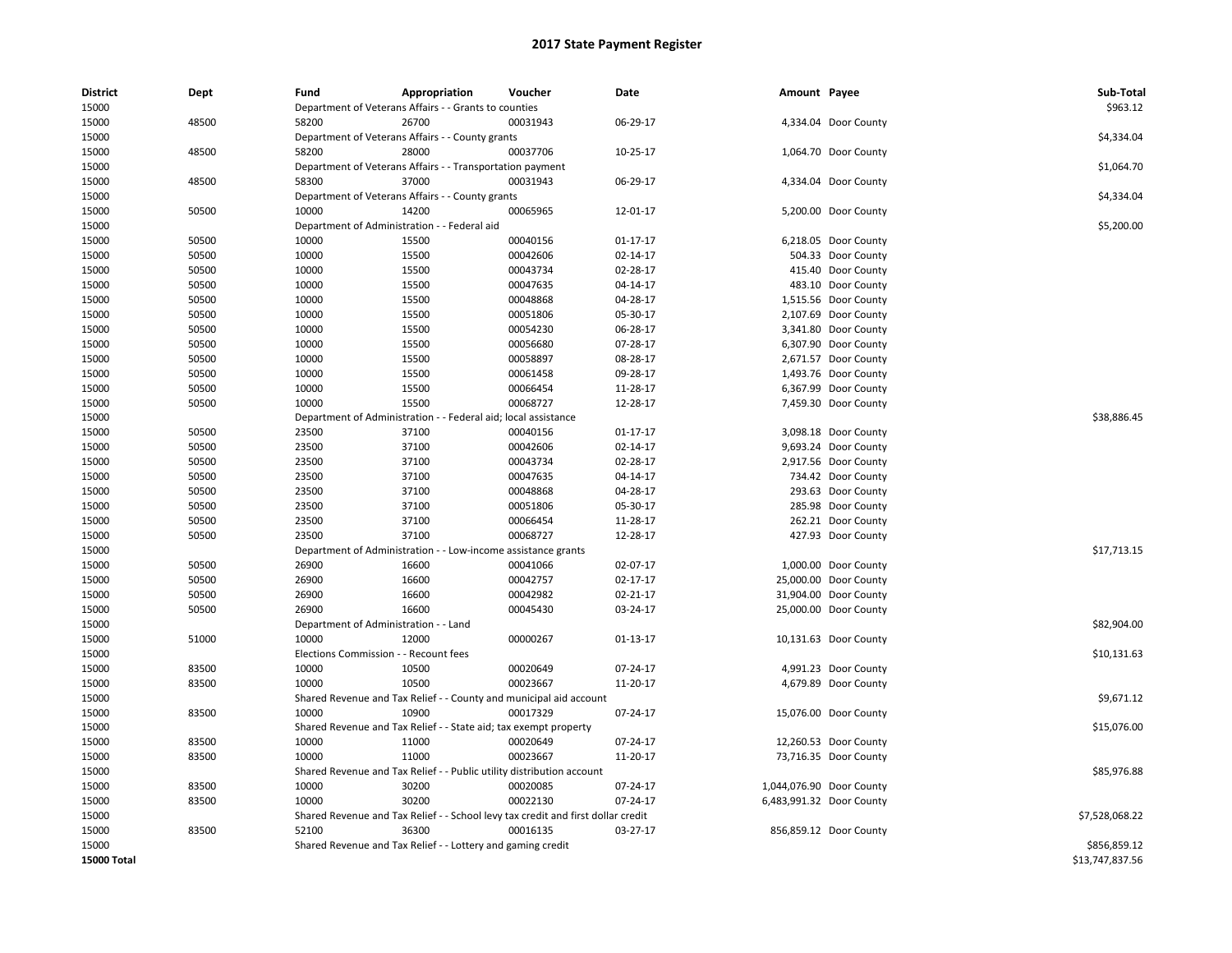| <b>District</b> | Dept  | Fund  | Appropriation                                                                                                | Voucher  | Date     | Amount Payee |                                   | Sub-Total    |  |  |
|-----------------|-------|-------|--------------------------------------------------------------------------------------------------------------|----------|----------|--------------|-----------------------------------|--------------|--|--|
| 15002           | 16500 | 10000 | 22500                                                                                                        | 00010870 | 06-26-17 |              | 15,174.39 Town Of Baileys Harbor  |              |  |  |
| 15002           |       |       | Dept of Safety & Prof Services - - Fire dues distribution                                                    |          |          |              |                                   | \$15,174.39  |  |  |
| 15002           | 37000 | 10000 | 50300                                                                                                        | 00124334 | 02-06-17 |              | 57,240.57 Town Of Baileys Harbor  |              |  |  |
| 15002           | 37000 | 10000 | 50300                                                                                                        | 00124335 | 02-06-17 |              | 10,982.28 Town Of Baileys Harbor  |              |  |  |
| 15002           | 37000 | 10000 | 50300                                                                                                        | 00142998 | 04-21-17 |              | 96.80 Town Of Baileys Harbor      |              |  |  |
| 15002           | 37000 | 10000 | 50300                                                                                                        | 00142999 | 04-21-17 |              | 208.33 Town Of Baileys Harbor     |              |  |  |
| 15002           | 37000 | 10000 | 50300                                                                                                        | 00143001 | 04-21-17 |              | 859.73 Town Of Baileys Harbor     |              |  |  |
| 15002           |       |       | Dept of Natural Resources - - Aids in lieu of taxes - general fund                                           |          |          |              |                                   | \$69,387.71  |  |  |
| 15002           | 37000 | 21200 | 16600                                                                                                        | 00157254 | 06-19-17 |              | 362.50 Town Of Baileys Harbor     |              |  |  |
| 15002           |       |       | Dept of Natural Resources - - General program operations - state funds; forestry                             |          |          |              |                                   | \$362.50     |  |  |
| 15002           | 37000 | 21200 | 57100                                                                                                        | 00157254 | 06-19-17 |              | 190.01 Town Of Baileys Harbor     |              |  |  |
| 15002           |       |       | Dept of Natural Resources - - Resource aids -- county forests, forest croplands and managed forest land aids |          |          |              |                                   |              |  |  |
| 15002           | 37000 | 21200 | 57900                                                                                                        | 00142997 | 04-21-17 |              | 1,109.22 Town Of Baileys Harbor   |              |  |  |
| 15002           | 37000 | 21200 | 57900                                                                                                        | 00143000 | 04-21-17 |              | 9.68 Town Of Baileys Harbor       |              |  |  |
| 15002           |       |       | Dept of Natural Resources - - Aids in lieu of taxes - sum sufficient                                         |          |          |              |                                   |              |  |  |
| 15002           | 37000 | 21200 | 58900                                                                                                        | 00157254 | 06-19-17 |              | 1,667.49 Town Of Baileys Harbor   |              |  |  |
| 15002           |       |       | Dept of Natural Resources - - Resource aids - distribution of closed acreage fees.                           |          |          |              |                                   |              |  |  |
| 15002           | 39500 | 21100 | 19100                                                                                                        | 00065885 | 01-03-17 |              | 21,997.98 Town Of Baileys Harbor  |              |  |  |
| 15002           | 39500 | 21100 | 19100                                                                                                        | 00097008 | 04-03-17 |              | 21,997.98 Town Of Baileys Harbor  |              |  |  |
| 15002           | 39500 | 21100 | 19100                                                                                                        | 00134434 | 07-03-17 |              | 21,997.98 Town Of Baileys Harbor  |              |  |  |
| 15002           | 39500 | 21100 | 19100                                                                                                        | 00169700 | 10-02-17 |              | 21,997.98 Town Of Baileys Harbor  |              |  |  |
| 15002           |       |       | WI Dept of Transportation - - Transportation aids to municipalities, state funds                             |          |          |              |                                   | \$87,991.92  |  |  |
| 15002           | 39500 | 21100 | 22600                                                                                                        | 00168304 | 09-25-17 |              | 83,925.12 Town Of Baileys Harbor  |              |  |  |
| 15002           |       |       | WI Dept of Transportation - - Transportation alternatives program, local funds                               |          |          |              |                                   | \$83,925.12  |  |  |
| 15002           | 39500 | 21100 | 22700                                                                                                        | 00168304 | 09-25-17 |              | 335,700.48 Town Of Baileys Harbor |              |  |  |
| 15002           |       |       | WI Dept of Transportation - - Transportation alternatives program, federal funds                             |          |          |              |                                   | \$335,700.48 |  |  |
| 15002           | 45500 | 10000 | 23100                                                                                                        | 00033841 | 08-31-17 |              | 160.00 Town Of Baileys Harbor     |              |  |  |
| 15002           |       |       | Department of Justice - - Law enforcement training fund, local assistance                                    |          |          |              |                                   | \$160.00     |  |  |
| 15002           | 83500 | 10000 | 10500                                                                                                        | 00020630 | 07-24-17 |              | 1,617.86 Town Of Baileys Harbor   |              |  |  |
| 15002           | 83500 | 10000 | 10500                                                                                                        | 00023648 | 11-20-17 |              | 9,200.87 Town Of Baileys Harbor   |              |  |  |
| 15002           |       |       | Shared Revenue and Tax Relief - - County and municipal aid account                                           |          |          |              |                                   | \$10,818.73  |  |  |
| 15002           | 83500 | 10000 | 10900                                                                                                        | 00017787 | 07-24-17 |              | 243.00 Town Of Baileys Harbor     |              |  |  |
| 15002           |       |       | Shared Revenue and Tax Relief - - State aid; tax exempt property                                             |          |          |              |                                   | \$243.00     |  |  |
| 15002 Total     |       |       |                                                                                                              |          |          |              |                                   | \$606,740.25 |  |  |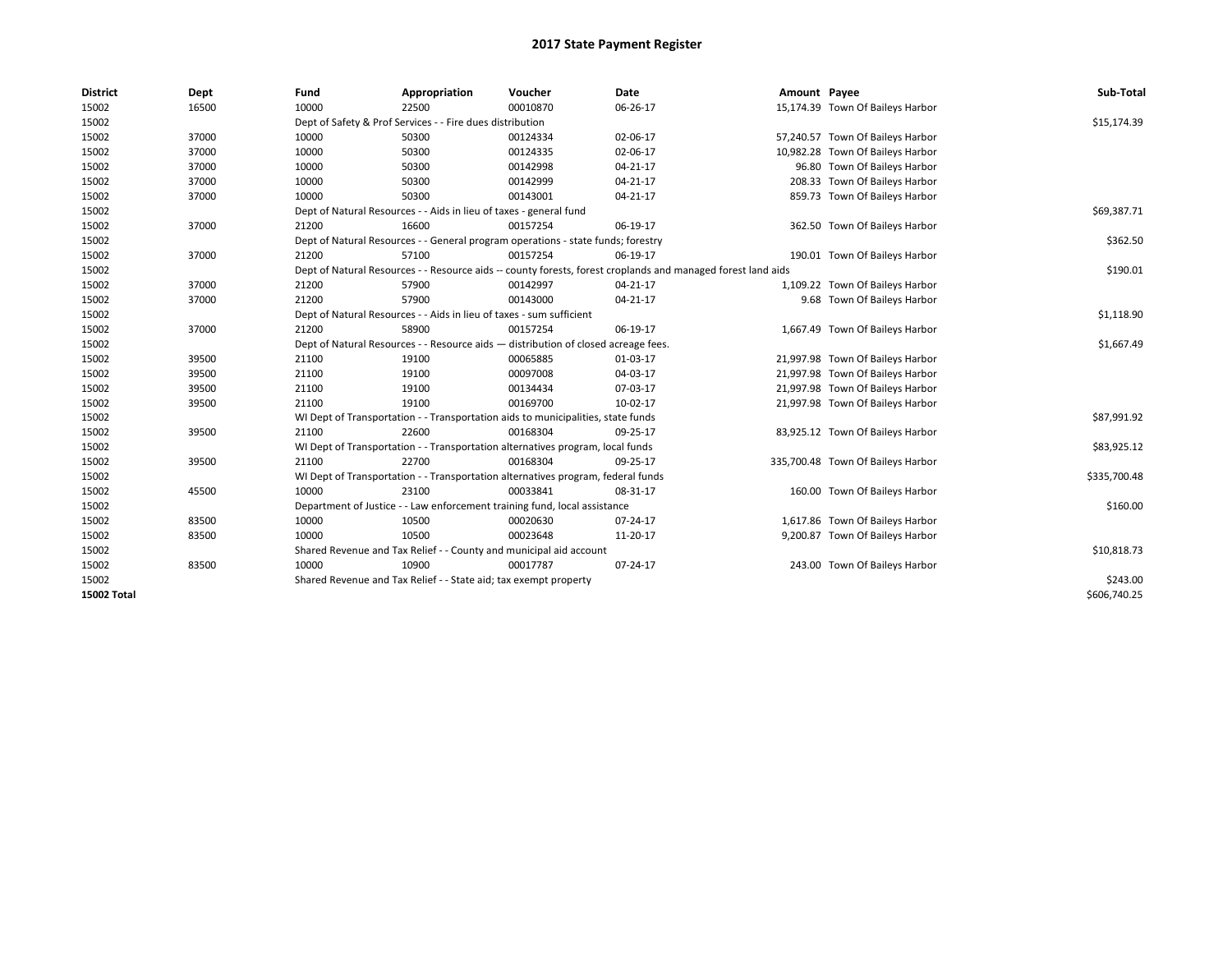| District           | Dept  | Fund                                                                               | Appropriation                                                                                                | Voucher    | Date     | Amount Payee |                            | Sub-Total    |
|--------------------|-------|------------------------------------------------------------------------------------|--------------------------------------------------------------------------------------------------------------|------------|----------|--------------|----------------------------|--------------|
| 15004              | 16500 | 10000                                                                              | 22500                                                                                                        | 00010871   | 06-26-17 |              | 3.481.45 Town Of Brussels  |              |
| 15004              |       |                                                                                    | Dept of Safety & Prof Services - - Fire dues distribution                                                    |            |          |              |                            | \$3,481.45   |
| 15004              | 37000 | 21200                                                                              | 16600                                                                                                        | 00157255   | 06-19-17 |              | 910.60 Town Of Brussels    |              |
| 15004              |       | Dept of Natural Resources - - General program operations - state funds; forestry   |                                                                                                              | \$910.60   |          |              |                            |              |
| 15004              | 37000 | 21200                                                                              | 57100                                                                                                        | 00157255   | 06-19-17 |              | 421.76 Town Of Brussels    |              |
| 15004              |       |                                                                                    | Dept of Natural Resources - - Resource aids -- county forests, forest croplands and managed forest land aids |            | \$421.76 |              |                            |              |
| 15004              | 37000 | 21200                                                                              | 58900                                                                                                        | 00157255   | 06-19-17 |              | 4.188.75 Town Of Brussels  |              |
| 15004              |       | Dept of Natural Resources - - Resource aids - distribution of closed acreage fees. |                                                                                                              | \$4,188.75 |          |              |                            |              |
| 15004              | 39500 | 21100                                                                              | 19100                                                                                                        | 00065886   | 01-03-17 |              | 28,675.54 Town Of Brussels |              |
| 15004              | 39500 | 21100                                                                              | 19100                                                                                                        | 00097009   | 04-03-17 |              | 28,675.54 Town Of Brussels |              |
| 15004              | 39500 | 21100                                                                              | 19100                                                                                                        | 00134435   | 07-03-17 |              | 28,675.54 Town Of Brussels |              |
| 15004              | 39500 | 21100                                                                              | 19100                                                                                                        | 00169701   | 10-02-17 |              | 28,675.56 Town Of Brussels |              |
| 15004              |       |                                                                                    | WI Dept of Transportation - - Transportation aids to municipalities, state funds                             |            |          |              |                            | \$114,702.18 |
| 15004              | 83500 | 10000                                                                              | 10500                                                                                                        | 00020631   | 07-24-17 |              | 4,783.07 Town Of Brussels  |              |
| 15004              | 83500 | 10000                                                                              | 10500                                                                                                        | 00023649   | 11-20-17 |              | 27,104.07 Town Of Brussels |              |
| 15004              |       |                                                                                    | Shared Revenue and Tax Relief - - County and municipal aid account                                           |            |          |              |                            | \$31,887.14  |
| 15004              | 83500 | 10000                                                                              | 10900                                                                                                        | 00017788   | 07-24-17 |              | 107.00 Town Of Brussels    |              |
| 15004              |       |                                                                                    | Shared Revenue and Tax Relief - - State aid; tax exempt property                                             |            |          |              |                            | \$107.00     |
| <b>15004 Total</b> |       |                                                                                    |                                                                                                              |            |          |              |                            | \$155,698.88 |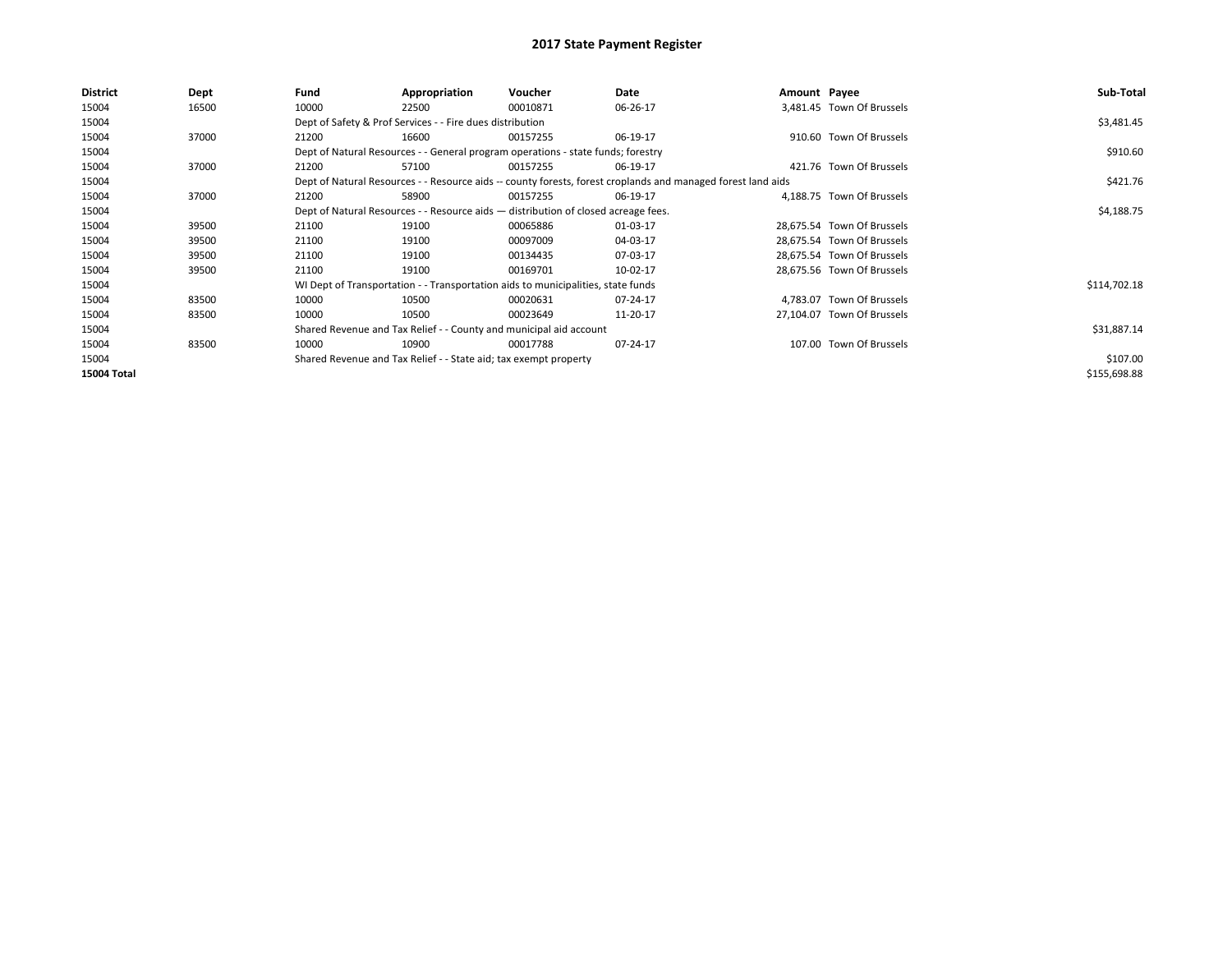| <b>District</b> | Dept  | Fund  | Appropriation                                                                                                | Voucher  | Date     | Amount Payee |                              | Sub-Total   |  |  |
|-----------------|-------|-------|--------------------------------------------------------------------------------------------------------------|----------|----------|--------------|------------------------------|-------------|--|--|
| 15006           | 16500 | 10000 | 22500                                                                                                        | 00010872 | 06-26-17 |              | 2,122.82 Town Of Clay Banks  |             |  |  |
| 15006           |       |       | Dept of Safety & Prof Services - - Fire dues distribution                                                    |          |          |              |                              | \$2,122.82  |  |  |
| 15006           | 37000 | 21200 | 16600                                                                                                        | 00157256 | 06-19-17 |              | 194.02 Town Of Clay Banks    |             |  |  |
| 15006           |       |       | Dept of Natural Resources - - General program operations - state funds; forestry                             |          |          |              |                              |             |  |  |
| 15006           | 37000 | 21200 | 57100                                                                                                        | 00157256 | 06-19-17 |              | 104.80 Town Of Clay Banks    |             |  |  |
| 15006           |       |       | Dept of Natural Resources - - Resource aids -- county forests, forest croplands and managed forest land aids |          | \$104.80 |              |                              |             |  |  |
| 15006           | 37000 | 21200 | 58900                                                                                                        | 00157256 | 06-19-17 |              | 892.50 Town Of Clay Banks    |             |  |  |
| 15006           |       |       | Dept of Natural Resources - - Resource aids - distribution of closed acreage fees.                           |          |          |              |                              | \$892.50    |  |  |
| 15006           | 39500 | 21100 | 19100                                                                                                        | 00065887 | 01-03-17 |              | 14,604.76 Town Of Clay Banks |             |  |  |
| 15006           | 39500 | 21100 | 19100                                                                                                        | 00097010 | 04-03-17 |              | 14,604.76 Town Of Clay Banks |             |  |  |
| 15006           | 39500 | 21100 | 19100                                                                                                        | 00134436 | 07-03-17 |              | 14,604.76 Town Of Clay Banks |             |  |  |
| 15006           | 39500 | 21100 | 19100                                                                                                        | 00169702 | 10-02-17 |              | 14,604.78 Town Of Clay Banks |             |  |  |
| 15006           |       |       | WI Dept of Transportation - - Transportation aids to municipalities, state funds                             |          |          |              |                              | \$58,419.06 |  |  |
| 15006           | 83500 | 10000 | 10500                                                                                                        | 00020632 | 07-24-17 |              | 840.27 Town Of Clay Banks    |             |  |  |
| 15006           | 83500 | 10000 | 10500                                                                                                        | 00023650 | 11-20-17 |              | 4,761.51 Town Of Clay Banks  |             |  |  |
| 15006           |       |       | Shared Revenue and Tax Relief - - County and municipal aid account                                           |          |          |              |                              | \$5,601.78  |  |  |
| 15006           | 83500 | 10000 | 10900                                                                                                        | 00017789 | 07-24-17 |              | 42.00 Town Of Clay Banks     |             |  |  |
| 15006           |       |       | Shared Revenue and Tax Relief - - State aid; tax exempt property                                             |          |          |              |                              | \$42.00     |  |  |
| 15006 Total     |       |       |                                                                                                              |          |          |              |                              | \$67,376.98 |  |  |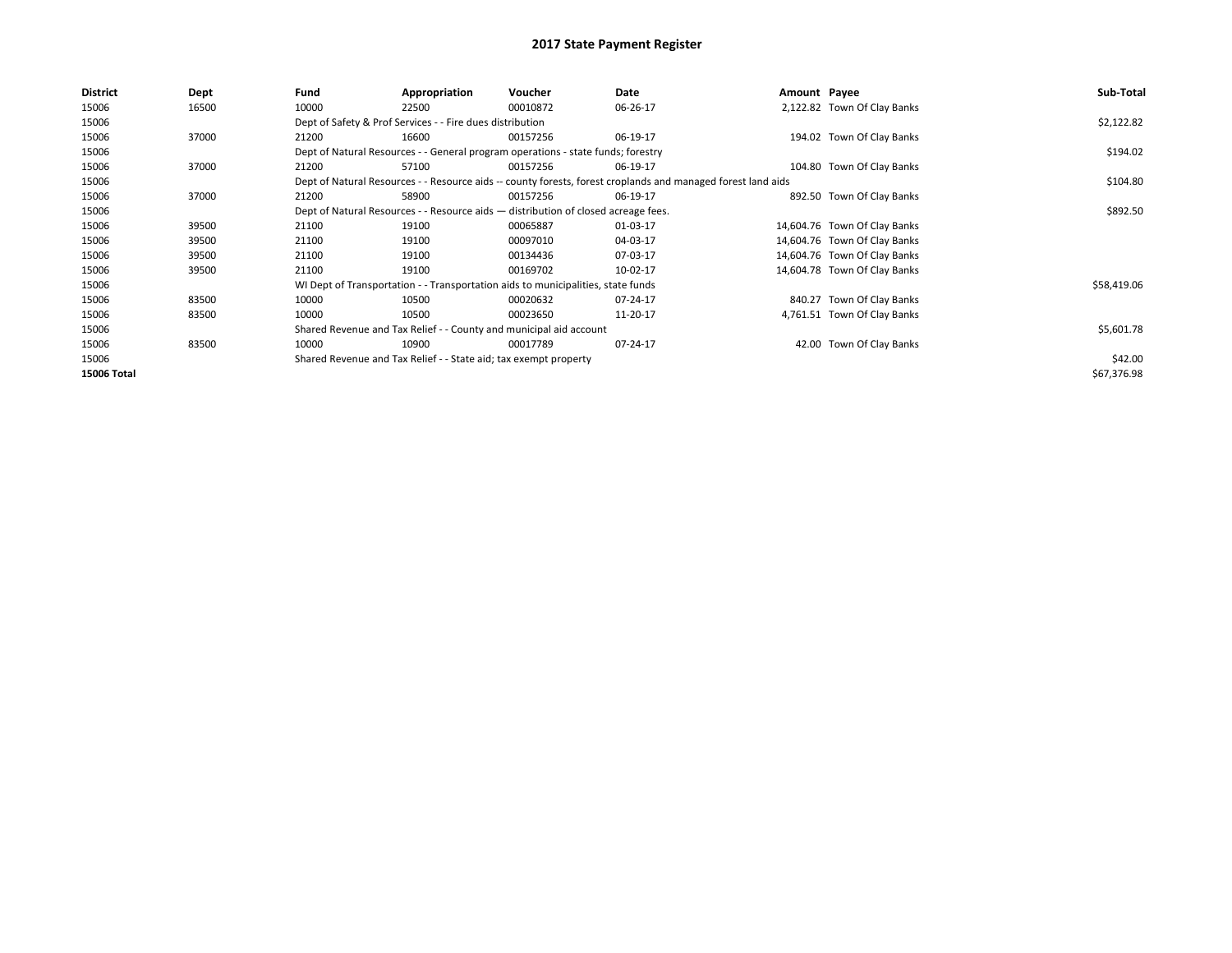| <b>District</b>    | <b>Dept</b> | Fund                                                                                                         | Appropriation                                                                      | Voucher    | Date           | Amount Payee |                              | Sub-Total    |  |  |
|--------------------|-------------|--------------------------------------------------------------------------------------------------------------|------------------------------------------------------------------------------------|------------|----------------|--------------|------------------------------|--------------|--|--|
| 15008              | 16500       | 10000                                                                                                        | 22500                                                                              | 00010873   | 06-26-17       |              | 18,239.98 Town Of Egg Harbor |              |  |  |
| 15008              |             |                                                                                                              | Dept of Safety & Prof Services - - Fire dues distribution                          |            |                |              |                              | \$18,239.98  |  |  |
| 15008              | 37000       | 21200                                                                                                        | 16600                                                                              | 00157257   | 06-19-17       |              | 586.54 Town Of Egg Harbor    |              |  |  |
| 15008              |             | Dept of Natural Resources - - General program operations - state funds; forestry                             |                                                                                    | \$586.54   |                |              |                              |              |  |  |
| 15008              | 37000       | 21200                                                                                                        | 57100                                                                              | 00157257   | 06-19-17       |              | 387.41 Town Of Egg Harbor    |              |  |  |
| 15008              |             | Dept of Natural Resources - - Resource aids -- county forests, forest croplands and managed forest land aids |                                                                                    | \$387.41   |                |              |                              |              |  |  |
| 15008              | 37000       | 21200                                                                                                        | 58900                                                                              | 00157257   | 06-19-17       |              | 2,698.08 Town Of Egg Harbor  |              |  |  |
| 15008              |             |                                                                                                              | Dept of Natural Resources - - Resource aids - distribution of closed acreage fees. |            |                |              |                              |              |  |  |
| 15008              | 39500       | 21100                                                                                                        | 19100                                                                              | 00065888   | 01-03-17       |              | 31,125.27 Town Of Egg Harbor |              |  |  |
| 15008              | 39500       | 21100                                                                                                        | 19100                                                                              | 00097011   | 04-03-17       |              | 31,125.27 Town Of Egg Harbor |              |  |  |
| 15008              | 39500       | 21100                                                                                                        | 19100                                                                              | 00134437   | 07-03-17       |              | 31,125.27 Town Of Egg Harbor |              |  |  |
| 15008              | 39500       | 21100                                                                                                        | 19100                                                                              | 00169703   | 10-02-17       |              | 31,125.27 Town Of Egg Harbor |              |  |  |
| 15008              |             |                                                                                                              | WI Dept of Transportation - - Transportation aids to municipalities, state funds   |            |                |              |                              | \$124,501.08 |  |  |
| 15008              | 83500       | 10000                                                                                                        | 10500                                                                              | 00020633   | 07-24-17       |              | 2,046.84 Town Of Egg Harbor  |              |  |  |
| 15008              | 83500       | 10000                                                                                                        | 10500                                                                              | 00023651   | 11-20-17       |              | 11,598.77 Town Of Egg Harbor |              |  |  |
| 15008              |             |                                                                                                              | Shared Revenue and Tax Relief - - County and municipal aid account                 |            |                |              |                              | \$13,645.61  |  |  |
| 15008              | 83500       | 10000                                                                                                        | 10900                                                                              | 00017790   | 07-24-17       |              | 145.00 Town Of Egg Harbor    |              |  |  |
| 15008              |             |                                                                                                              | Shared Revenue and Tax Relief - - State aid; tax exempt property                   |            |                |              |                              | \$145.00     |  |  |
| 15008              | 83500       | 10000                                                                                                        | 11000                                                                              | 00020633   | $07 - 24 - 17$ |              | 74.18 Town Of Egg Harbor     |              |  |  |
| 15008              | 83500       | 10000                                                                                                        | 11000                                                                              | 00023651   | 11-20-17       |              | 430.43 Town Of Egg Harbor    |              |  |  |
| 15008              |             | Shared Revenue and Tax Relief - - Public utility distribution account                                        |                                                                                    |            |                |              |                              | \$504.61     |  |  |
| 15008              | 83500       | 52100                                                                                                        | 36300                                                                              | 00015755   | 03-27-17       |              | 1,243.32 Town Of Egg Harbor  |              |  |  |
| 15008              |             | Shared Revenue and Tax Relief - - Lottery and gaming credit                                                  |                                                                                    | \$1,243.32 |                |              |                              |              |  |  |
| <b>15008 Total</b> |             |                                                                                                              |                                                                                    |            |                |              |                              | \$161,951.63 |  |  |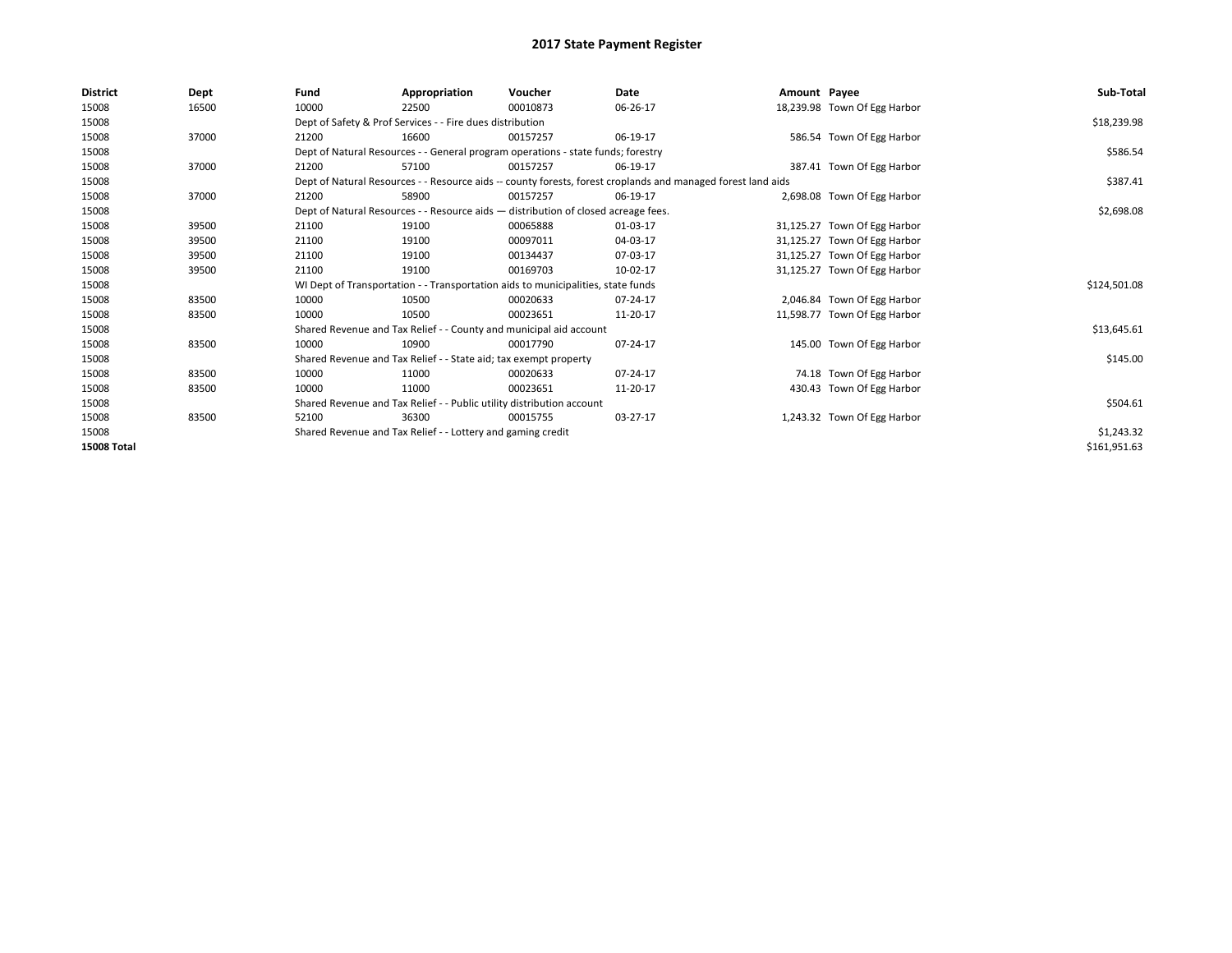| <b>District</b>    | <b>Dept</b> | Fund                                                                  | Appropriation                                                                                                | Voucher  | Date     | Amount Payee |                               | Sub-Total    |  |
|--------------------|-------------|-----------------------------------------------------------------------|--------------------------------------------------------------------------------------------------------------|----------|----------|--------------|-------------------------------|--------------|--|
| 15010              | 16500       | 10000                                                                 | 22500                                                                                                        | 00010874 | 06-26-17 |              | 3,585.32 Town Of Forestville  |              |  |
| 15010              |             |                                                                       | Dept of Safety & Prof Services - - Fire dues distribution                                                    |          |          |              |                               | \$3,585.32   |  |
| 15010              | 37000       | 10000                                                                 | 50300                                                                                                        | 00144120 | 04-21-17 |              | 52.18 Town Of Forestville     |              |  |
| 15010              |             |                                                                       | Dept of Natural Resources - - Aids in lieu of taxes - general fund                                           |          |          |              |                               |              |  |
| 15010              | 37000       | 21200                                                                 | 16600                                                                                                        | 00157258 | 06-19-17 |              | 437.69 Town Of Forestville    |              |  |
| 15010              |             |                                                                       | Dept of Natural Resources - - General program operations - state funds; forestry                             |          |          |              |                               | \$437.69     |  |
| 15010              | 37000       | 21200                                                                 | 57100                                                                                                        | 00157258 | 06-19-17 |              | 204.52 Town Of Forestville    |              |  |
| 15010              |             |                                                                       | Dept of Natural Resources - - Resource aids -- county forests, forest croplands and managed forest land aids |          | \$204.52 |              |                               |              |  |
| 15010              | 37000       | 21200                                                                 | 58900                                                                                                        | 00157258 | 06-19-17 |              | 2,013.39 Town Of Forestville  |              |  |
| 15010              |             |                                                                       | Dept of Natural Resources - - Resource aids - distribution of closed acreage fees.                           |          |          |              |                               | \$2,013.39   |  |
| 15010              | 39500       | 21100                                                                 | 19100                                                                                                        | 00065889 | 01-03-17 |              | 25.097.29 Town Of Forestville |              |  |
| 15010              | 39500       | 21100                                                                 | 19100                                                                                                        | 00097012 | 04-03-17 |              | 25.097.29 Town Of Forestville |              |  |
| 15010              | 39500       | 21100                                                                 | 19100                                                                                                        | 00134438 | 07-03-17 |              | 25,097.29 Town Of Forestville |              |  |
| 15010              | 39500       | 21100                                                                 | 19100                                                                                                        | 00169704 | 10-02-17 |              | 25.097.31 Town Of Forestville |              |  |
| 15010              |             |                                                                       | WI Dept of Transportation - - Transportation aids to municipalities, state funds                             |          |          |              |                               | \$100,389.18 |  |
| 15010              | 83500       | 10000                                                                 | 10500                                                                                                        | 00020634 | 07-24-17 |              | 6.686.00 Town Of Forestville  |              |  |
| 15010              | 83500       | 10000                                                                 | 10500                                                                                                        | 00023652 | 11-20-17 |              | 37.887.34 Town Of Forestville |              |  |
| 15010              |             |                                                                       | Shared Revenue and Tax Relief - - County and municipal aid account                                           |          |          |              |                               | \$44,573.34  |  |
| 15010              | 83500       | 10000                                                                 | 10900                                                                                                        | 00017791 | 07-24-17 |              | 16.00 Town Of Forestville     |              |  |
| 15010              |             |                                                                       | Shared Revenue and Tax Relief - - State aid; tax exempt property                                             |          |          |              |                               | \$16.00      |  |
| 15010              | 83500       | 10000                                                                 | 11000                                                                                                        | 00020634 | 07-24-17 |              | 10.48 Town Of Forestville     |              |  |
| 15010              | 83500       | 10000                                                                 | 11000                                                                                                        | 00023652 | 11-20-17 |              | 60.24 Town Of Forestville     |              |  |
| 15010              |             | Shared Revenue and Tax Relief - - Public utility distribution account |                                                                                                              | \$70.72  |          |              |                               |              |  |
| <b>15010 Total</b> |             |                                                                       |                                                                                                              |          |          |              |                               | \$151,342.34 |  |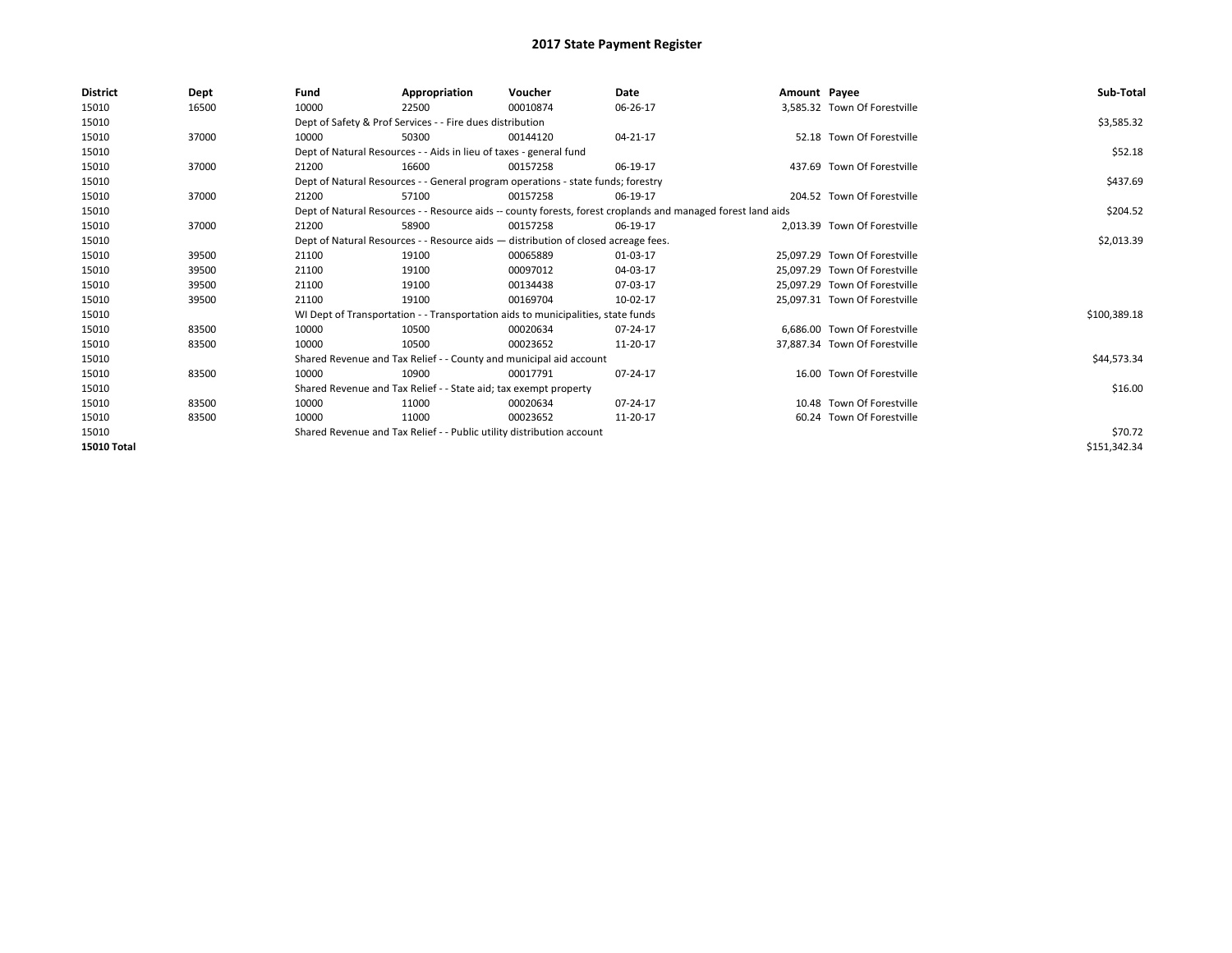| <b>District</b> | Dept  | Fund                                                                             | Appropriation                                                                      | Voucher  | Date                                                                                                         | Amount Payee |                           | Sub-Total    |  |  |
|-----------------|-------|----------------------------------------------------------------------------------|------------------------------------------------------------------------------------|----------|--------------------------------------------------------------------------------------------------------------|--------------|---------------------------|--------------|--|--|
| 15012           | 16500 | 10000                                                                            | 22500                                                                              | 00010875 | 06-26-17                                                                                                     |              | 6,631.50 Town Of Gardner  |              |  |  |
| 15012           |       |                                                                                  | Dept of Safety & Prof Services - - Fire dues distribution                          |          |                                                                                                              |              |                           | \$6,631.50   |  |  |
| 15012           | 37000 | 10000                                                                            | 50300                                                                              | 00124328 | 02-06-17                                                                                                     |              | 17.817.19 Town Of Gardner |              |  |  |
| 15012           | 37000 | 10000                                                                            | 50300                                                                              | 00124329 | 02-06-17                                                                                                     |              | 1.734.00 Town Of Gardner  |              |  |  |
| 15012           | 37000 | 10000                                                                            | 50300                                                                              | 00142842 | 04-21-17                                                                                                     |              | 168.70 Town Of Gardner    |              |  |  |
| 15012           |       |                                                                                  | Dept of Natural Resources - - Aids in lieu of taxes - general fund                 |          |                                                                                                              |              |                           |              |  |  |
| 15012           | 37000 | 21200                                                                            | 16600                                                                              | 00157259 | 06-19-17                                                                                                     |              | 942.16 Town Of Gardner    |              |  |  |
| 15012           |       | Dept of Natural Resources - - General program operations - state funds; forestry |                                                                                    | \$942.16 |                                                                                                              |              |                           |              |  |  |
| 15012           | 37000 | 21200                                                                            | 57100                                                                              | 00157259 | 06-19-17                                                                                                     |              | 483.27 Town Of Gardner    |              |  |  |
| 15012           |       |                                                                                  |                                                                                    |          | Dept of Natural Resources - - Resource aids -- county forests, forest croplands and managed forest land aids |              |                           | \$483.27     |  |  |
| 15012           | 37000 | 21200                                                                            | 57900                                                                              | 00142841 | 04-21-17                                                                                                     |              | 718.91 Town Of Gardner    |              |  |  |
| 15012           |       | Dept of Natural Resources - - Aids in lieu of taxes - sum sufficient             |                                                                                    | \$718.91 |                                                                                                              |              |                           |              |  |  |
| 15012           | 37000 | 21200                                                                            | 58900                                                                              | 00157259 | 06-19-17                                                                                                     |              | 4,333.94 Town Of Gardner  |              |  |  |
| 15012           |       |                                                                                  | Dept of Natural Resources - - Resource aids - distribution of closed acreage fees. |          |                                                                                                              |              |                           | \$4,333.94   |  |  |
| 15012           | 39500 | 21100                                                                            | 19100                                                                              | 00065890 | 01-03-17                                                                                                     |              | 27,013.03 Town Of Gardner |              |  |  |
| 15012           | 39500 | 21100                                                                            | 19100                                                                              | 00097013 | 04-03-17                                                                                                     |              | 27,013.03 Town Of Gardner |              |  |  |
| 15012           | 39500 | 21100                                                                            | 19100                                                                              | 00134439 | 07-03-17                                                                                                     |              | 27,013.03 Town Of Gardner |              |  |  |
| 15012           | 39500 | 21100                                                                            | 19100                                                                              | 00169705 | 10-02-17                                                                                                     |              | 27,013.05 Town Of Gardner |              |  |  |
| 15012           |       |                                                                                  | WI Dept of Transportation - - Transportation aids to municipalities, state funds   |          |                                                                                                              |              |                           | \$108,052.14 |  |  |
| 15012           | 83500 | 10000                                                                            | 10500                                                                              | 00020635 | 07-24-17                                                                                                     |              | 1.869.03 Town Of Gardner  |              |  |  |
| 15012           | 83500 | 10000                                                                            | 10500                                                                              | 00023653 | 11-20-17                                                                                                     |              | 10,591.19 Town Of Gardner |              |  |  |
| 15012           |       |                                                                                  | Shared Revenue and Tax Relief - - County and municipal aid account                 |          |                                                                                                              |              |                           | \$12,460.22  |  |  |
| 15012           | 83500 | 10000                                                                            | 10900                                                                              | 00017792 | 07-24-17                                                                                                     |              | 2.00 Town Of Gardner      |              |  |  |
| 15012           |       |                                                                                  | Shared Revenue and Tax Relief - - State aid; tax exempt property                   |          |                                                                                                              |              |                           | \$2.00       |  |  |
| 15012 Total     |       |                                                                                  |                                                                                    |          |                                                                                                              |              |                           | \$153,344.03 |  |  |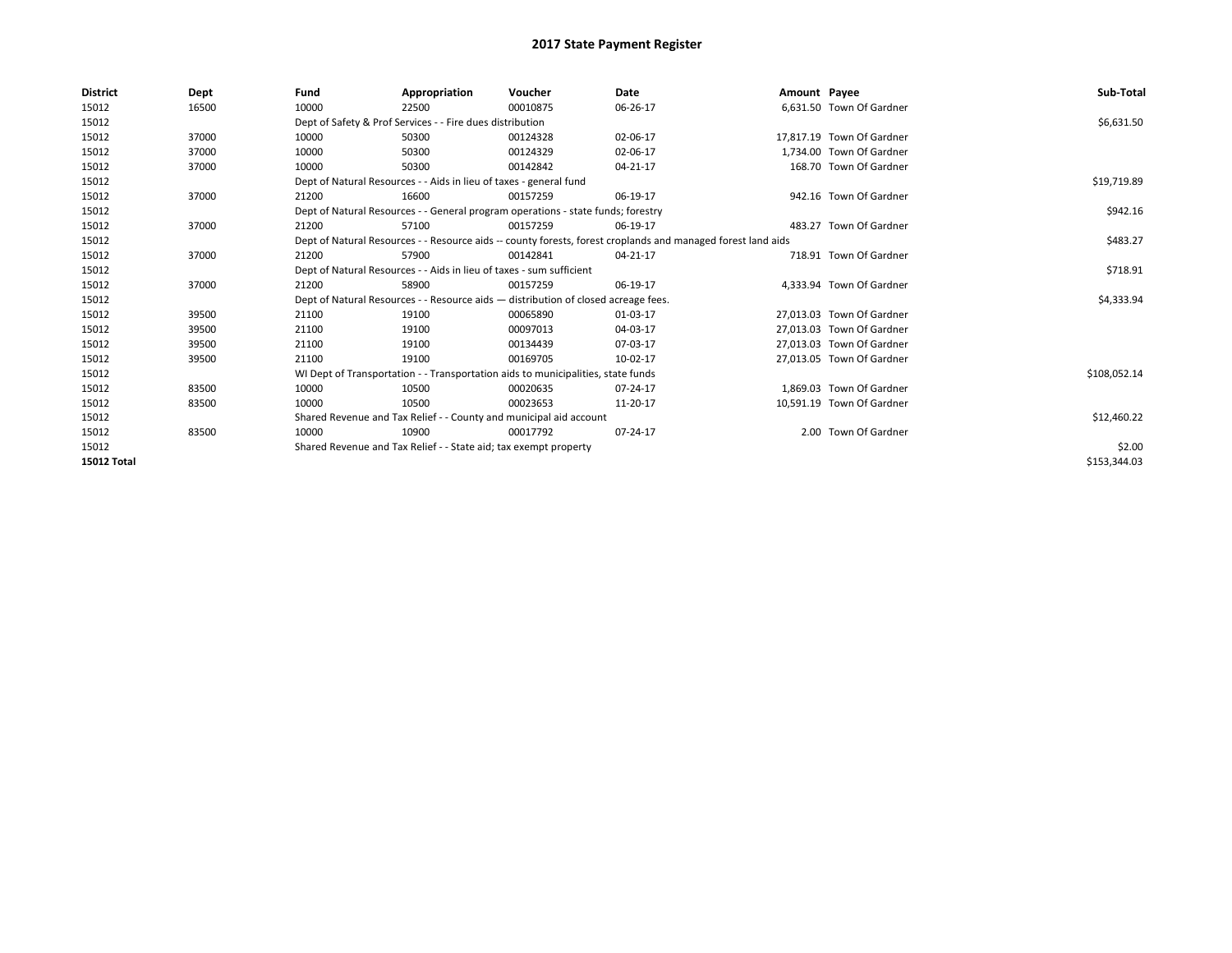| <b>District</b>    | Dept  | Fund  | Appropriation                                                                                                | Voucher  | Date       | Amount Payee |                             | Sub-Total    |  |  |
|--------------------|-------|-------|--------------------------------------------------------------------------------------------------------------|----------|------------|--------------|-----------------------------|--------------|--|--|
| 15014              | 16500 | 10000 | 22500                                                                                                        | 00010876 | 06-26-17   |              | 23,441.28 Town Of Gibraltar |              |  |  |
| 15014              |       |       | Dept of Safety & Prof Services - - Fire dues distribution                                                    |          |            |              |                             | \$23,441.28  |  |  |
| 15014              | 37000 | 10000 | 50300                                                                                                        | 00124302 | 02-07-17   |              | 5.275.45 Town Of Gibraltar  |              |  |  |
| 15014              | 37000 | 10000 | 50300                                                                                                        | 00142454 | 04-21-17   |              | 92.13 Town Of Gibraltar     |              |  |  |
| 15014              |       |       | Dept of Natural Resources - - Aids in lieu of taxes - general fund                                           |          |            |              |                             |              |  |  |
| 15014              | 37000 | 21200 | 16600                                                                                                        | 00157260 | 06-19-17   |              | 786.01 Town Of Gibraltar    |              |  |  |
| 15014              |       |       | Dept of Natural Resources - - General program operations - state funds; forestry                             |          |            |              |                             |              |  |  |
| 15014              | 37000 | 21200 | 57100                                                                                                        | 00157260 | 06-19-17   |              | 591.05 Town Of Gibraltar    |              |  |  |
| 15014              |       |       | Dept of Natural Resources - - Resource aids -- county forests, forest croplands and managed forest land aids |          | \$591.05   |              |                             |              |  |  |
| 15014              | 37000 | 21200 | 57900                                                                                                        | 00142453 | 04-21-17   |              | 3,311.22 Town Of Gibraltar  |              |  |  |
| 15014              |       |       | Dept of Natural Resources - - Aids in lieu of taxes - sum sufficient                                         |          | \$3,311.22 |              |                             |              |  |  |
| 15014              | 37000 | 21200 | 58900                                                                                                        | 00157260 | 06-19-17   |              | 3,615.66 Town Of Gibraltar  |              |  |  |
| 15014              |       |       | Dept of Natural Resources - - Resource aids - distribution of closed acreage fees.                           |          | \$3,615.66 |              |                             |              |  |  |
| 15014              | 39500 | 21100 | 19100                                                                                                        | 00065891 | 01-03-17   |              | 27,976.41 Town Of Gibraltar |              |  |  |
| 15014              | 39500 | 21100 | 19100                                                                                                        | 00097014 | 04-03-17   |              | 27,976.41 Town Of Gibraltar |              |  |  |
| 15014              | 39500 | 21100 | 19100                                                                                                        | 00134440 | 07-03-17   |              | 27,976.41 Town Of Gibraltar |              |  |  |
| 15014              | 39500 | 21100 | 19100                                                                                                        | 00169706 | 10-02-17   |              | 27,976.41 Town Of Gibraltar |              |  |  |
| 15014              |       |       | WI Dept of Transportation - - Transportation aids to municipalities, state funds                             |          |            |              |                             | \$111,905.64 |  |  |
| 15014              | 45500 | 10000 | 23100                                                                                                        | 00039606 | 12-22-17   |              | 320.00 Town Of Gibraltar    |              |  |  |
| 15014              |       |       | Department of Justice - - Law enforcement training fund, local assistance                                    |          |            |              |                             | \$320.00     |  |  |
| 15014              | 83500 | 10000 | 10500                                                                                                        | 00020636 | 07-24-17   |              | 1,939.24 Town Of Gibraltar  |              |  |  |
| 15014              | 83500 | 10000 | 10500                                                                                                        | 00023654 | 11-20-17   |              | 10,989.05 Town Of Gibraltar |              |  |  |
| 15014              |       |       | Shared Revenue and Tax Relief - - County and municipal aid account                                           |          |            |              |                             | \$12,928.29  |  |  |
| 15014              | 83500 | 10000 | 10900                                                                                                        | 00017793 | 07-24-17   |              | 316.00 Town Of Gibraltar    |              |  |  |
| 15014              |       |       | Shared Revenue and Tax Relief - - State aid; tax exempt property                                             |          |            |              |                             | \$316.00     |  |  |
| 15014              | 83500 | 10000 | 50100                                                                                                        | 00015219 | 02-01-17   |              | 2,024.44 Town Of Gibraltar  |              |  |  |
| 15014              |       |       | Shared Revenue and Tax Relief - - Payments for municipal services                                            |          |            |              |                             | \$2,024.44   |  |  |
| <b>15014 Total</b> |       |       |                                                                                                              |          |            |              |                             | \$164,607.17 |  |  |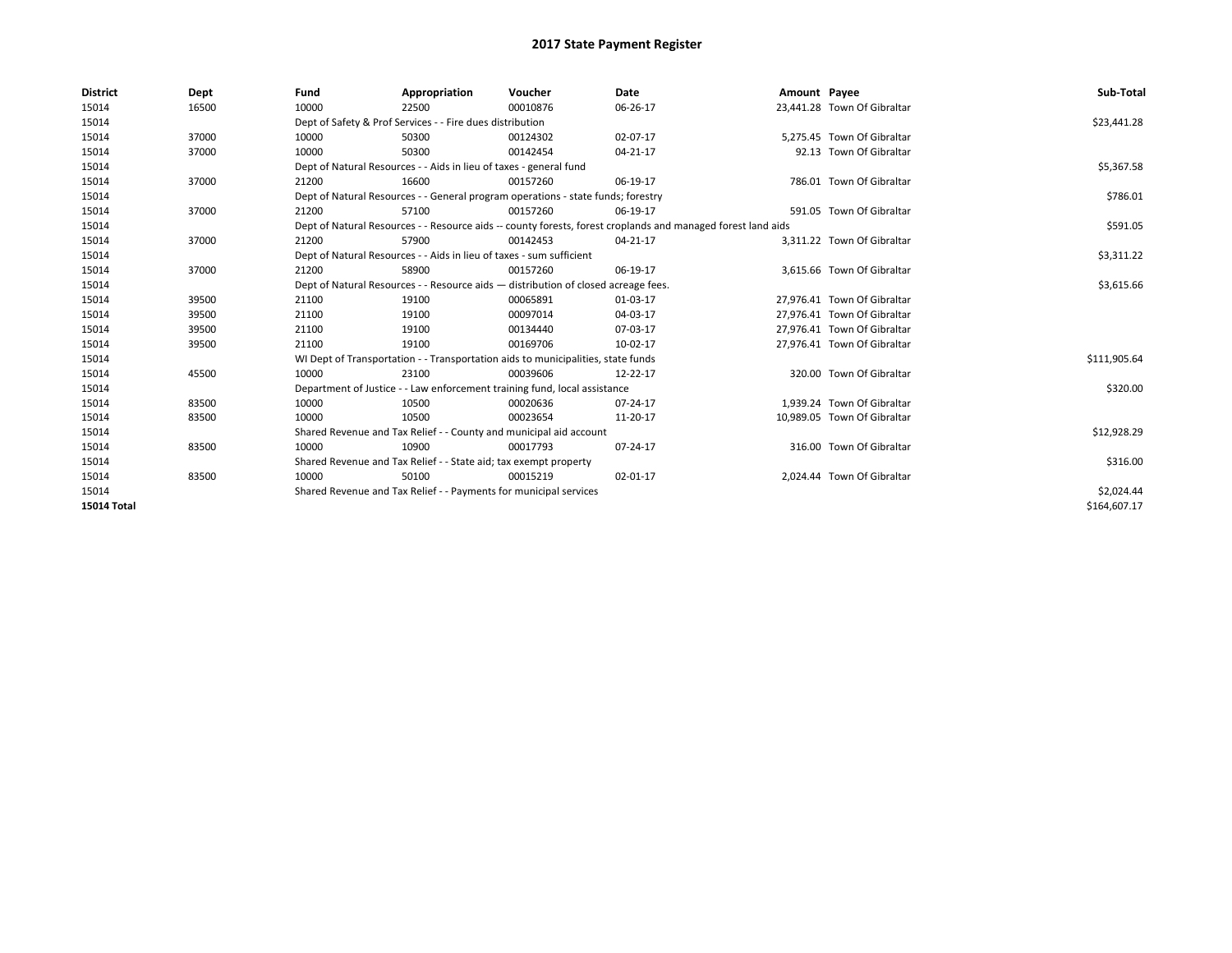| <b>District</b>    | Dept  | Fund  | Appropriation                                                                                                | Voucher  | Date     | Amount Payee |                               | Sub-Total    |  |  |  |
|--------------------|-------|-------|--------------------------------------------------------------------------------------------------------------|----------|----------|--------------|-------------------------------|--------------|--|--|--|
| 15016              | 16500 | 10000 | 22500                                                                                                        | 00010877 | 06-26-17 |              | 7,004.25 Town Of Jacksonport  |              |  |  |  |
| 15016              |       |       | Dept of Safety & Prof Services - - Fire dues distribution                                                    |          |          |              |                               | \$7,004.25   |  |  |  |
| 15016              | 37000 | 21200 | 16600                                                                                                        | 00157261 | 06-19-17 |              | 760.87 Town Of Jacksonport    |              |  |  |  |
| 15016              |       |       | Dept of Natural Resources - - General program operations - state funds; forestry                             |          |          |              |                               | \$760.87     |  |  |  |
| 15016              | 37000 | 21200 | 57100                                                                                                        | 00157261 | 06-19-17 |              | 415.56 Town Of Jacksonport    |              |  |  |  |
| 15016              |       |       | Dept of Natural Resources - - Resource aids -- county forests, forest croplands and managed forest land aids |          | \$415.56 |              |                               |              |  |  |  |
| 15016              | 37000 | 21200 | 58900                                                                                                        | 00157261 | 06-19-17 |              | 3,500.02 Town Of Jacksonport  |              |  |  |  |
| 15016              |       |       | Dept of Natural Resources - - Resource aids - distribution of closed acreage fees.                           |          |          |              |                               |              |  |  |  |
| 15016              | 39500 | 21100 | 19100                                                                                                        | 00065892 | 01-03-17 |              | 25,862.49 Town Of Jacksonport |              |  |  |  |
| 15016              | 39500 | 21100 | 19100                                                                                                        | 00097015 | 04-03-17 |              | 25,862.49 Town Of Jacksonport |              |  |  |  |
| 15016              | 39500 | 21100 | 19100                                                                                                        | 00134441 | 07-03-17 |              | 25,862.49 Town Of Jacksonport |              |  |  |  |
| 15016              | 39500 | 21100 | 19100                                                                                                        | 00169707 | 10-02-17 |              | 25,862.49 Town Of Jacksonport |              |  |  |  |
| 15016              |       |       | WI Dept of Transportation - - Transportation aids to municipalities, state funds                             |          |          |              |                               | \$103,449.96 |  |  |  |
| 15016              | 83500 | 10000 | 10500                                                                                                        | 00020637 | 07-24-17 |              | 1,454.35 Town Of Jacksonport  |              |  |  |  |
| 15016              | 83500 | 10000 | 10500                                                                                                        | 00023655 | 11-20-17 |              | 8,243.61 Town Of Jacksonport  |              |  |  |  |
| 15016              |       |       | Shared Revenue and Tax Relief - - County and municipal aid account                                           |          |          |              |                               | \$9,697.96   |  |  |  |
| 15016              | 83500 | 10000 | 10900                                                                                                        | 00017794 | 07-24-17 |              | 40.00 Town Of Jacksonport     |              |  |  |  |
| 15016              |       |       | Shared Revenue and Tax Relief - - State aid; tax exempt property                                             |          |          |              |                               | \$40.00      |  |  |  |
| <b>15016 Total</b> |       |       |                                                                                                              |          |          |              |                               | \$124,868.62 |  |  |  |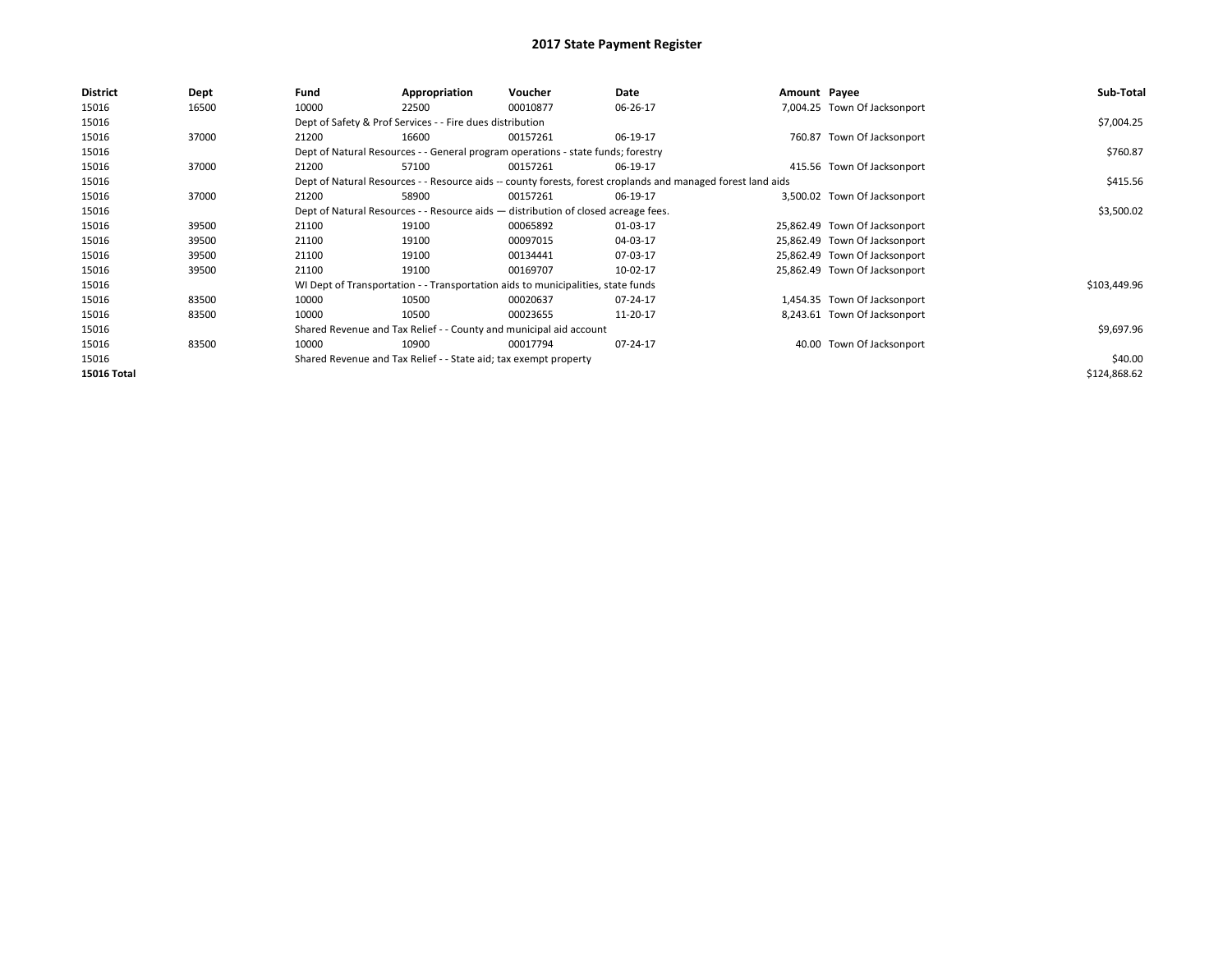| <b>District</b>    | Dept  | Fund                                                                               | Appropriation                                                                    | Voucher    | Date                                                                                                         | Amount Payee |                                 | Sub-Total    |
|--------------------|-------|------------------------------------------------------------------------------------|----------------------------------------------------------------------------------|------------|--------------------------------------------------------------------------------------------------------------|--------------|---------------------------------|--------------|
| 15018              | 16500 | 10000                                                                              | 22500                                                                            | 00010878   | 06-26-17                                                                                                     |              | 27,082.28 Town Of Liberty Grove |              |
| 15018              |       |                                                                                    | Dept of Safety & Prof Services - - Fire dues distribution                        |            |                                                                                                              |              |                                 | \$27,082.28  |
| 15018              | 37000 | 10000                                                                              | 50300                                                                            | 00124388   | 02-06-17                                                                                                     |              | 8,570.93 Town Of Liberty Grove  |              |
| 15018              | 37000 | 10000                                                                              | 50300                                                                            | 00124389   | 02-06-17                                                                                                     |              | 8,245.83 Town Of Liberty Grove  |              |
| 15018              | 37000 | 10000                                                                              | 50300                                                                            | 00143580   | 04-21-17                                                                                                     |              | 3,231.72 Town Of Liberty Grove  |              |
| 15018              | 37000 | 10000                                                                              | 50300                                                                            | 00143582   | 04-21-17                                                                                                     |              | 70.00 Town Of Liberty Grove     |              |
| 15018              |       |                                                                                    | Dept of Natural Resources - - Aids in lieu of taxes - general fund               |            |                                                                                                              |              |                                 | \$20,118.48  |
| 15018              | 37000 | 21200                                                                              | 16600                                                                            | 00157262   | 06-19-17                                                                                                     |              | 551.35 Town Of Liberty Grove    |              |
| 15018              |       |                                                                                    | Dept of Natural Resources - - General program operations - state funds; forestry |            |                                                                                                              |              |                                 | \$551.35     |
| 15018              | 37000 | 21200                                                                              | 57100                                                                            | 00157262   | 06-19-17                                                                                                     |              | 329.83 Town Of Liberty Grove    |              |
| 15018              |       |                                                                                    |                                                                                  |            | Dept of Natural Resources - - Resource aids -- county forests, forest croplands and managed forest land aids |              |                                 | \$329.83     |
| 15018              | 37000 | 21200                                                                              | 57900                                                                            | 00143581   | 04-21-17                                                                                                     |              | 177.71 Town Of Liberty Grove    |              |
| 15018              | 37000 | 21200                                                                              | 57900                                                                            | 00143583   | 04-21-17                                                                                                     |              | 191.04 Town Of Liberty Grove    |              |
| 15018              |       |                                                                                    | Dept of Natural Resources - - Aids in lieu of taxes - sum sufficient             |            |                                                                                                              |              |                                 | \$368.75     |
| 15018              | 37000 | 21200                                                                              | 58900                                                                            | 00157262   | 06-19-17                                                                                                     |              | 2,536.20 Town Of Liberty Grove  |              |
| 15018              |       | Dept of Natural Resources - - Resource aids - distribution of closed acreage fees. |                                                                                  | \$2,536.20 |                                                                                                              |              |                                 |              |
| 15018              | 37000 | 36300                                                                              | TA100                                                                            | 00127096   | 02-09-17                                                                                                     |              | 48,057.00 Town Of Liberty Grove |              |
| 15018              |       |                                                                                    | Dept of Natural Resources - - LAND ACQUISITION                                   |            |                                                                                                              |              |                                 | \$48,057.00  |
| 15018              | 39500 | 21100                                                                              | 19100                                                                            | 00065893   | 01-03-17                                                                                                     |              | 55,875.75 Town Of Liberty Grove |              |
| 15018              | 39500 | 21100                                                                              | 19100                                                                            | 00097016   | 04-03-17                                                                                                     |              | 55,875.75 Town Of Liberty Grove |              |
| 15018              | 39500 | 21100                                                                              | 19100                                                                            | 00134442   | 07-03-17                                                                                                     |              | 55,875.75 Town Of Liberty Grove |              |
| 15018              | 39500 | 21100                                                                              | 19100                                                                            | 00169708   | 10-02-17                                                                                                     |              | 55,875.75 Town Of Liberty Grove |              |
| 15018              |       |                                                                                    | WI Dept of Transportation - - Transportation aids to municipalities, state funds |            |                                                                                                              |              |                                 | \$223,503.00 |
| 15018              | 83500 | 10000                                                                              | 10500                                                                            | 00020638   | 07-24-17                                                                                                     |              | 2,204.03 Town Of Liberty Grove  |              |
| 15018              | 83500 | 10000                                                                              | 10500                                                                            | 00023656   | 11-20-17                                                                                                     |              | 17,158.83 Town Of Liberty Grove |              |
| 15018              |       |                                                                                    | Shared Revenue and Tax Relief - - County and municipal aid account               |            |                                                                                                              |              |                                 | \$19,362.86  |
| 15018              | 83500 | 10000                                                                              | 10900                                                                            | 00017795   | 07-24-17                                                                                                     |              | 329.00 Town Of Liberty Grove    |              |
| 15018              |       |                                                                                    | Shared Revenue and Tax Relief - - State aid; tax exempt property                 |            |                                                                                                              |              |                                 | \$329.00     |
| 15018              | 83500 | 10000                                                                              | 11000                                                                            | 00020638   | 07-24-17                                                                                                     |              | 34.75 Town Of Liberty Grove     |              |
| 15018              | 83500 | 10000                                                                              | 11000                                                                            | 00023656   | 11-20-17                                                                                                     |              | 194.42 Town Of Liberty Grove    |              |
| 15018              |       |                                                                                    | Shared Revenue and Tax Relief - - Public utility distribution account            |            |                                                                                                              |              |                                 | \$229.17     |
| 15018              | 83500 | 10000                                                                              | 50100                                                                            | 00015220   | 01-31-17                                                                                                     |              | 234.97 Town Of Liberty Grove    |              |
| 15018              |       |                                                                                    | Shared Revenue and Tax Relief - - Payments for municipal services                |            |                                                                                                              |              |                                 | \$234.97     |
| <b>15018 Total</b> |       |                                                                                    |                                                                                  |            |                                                                                                              |              |                                 | \$342,702.89 |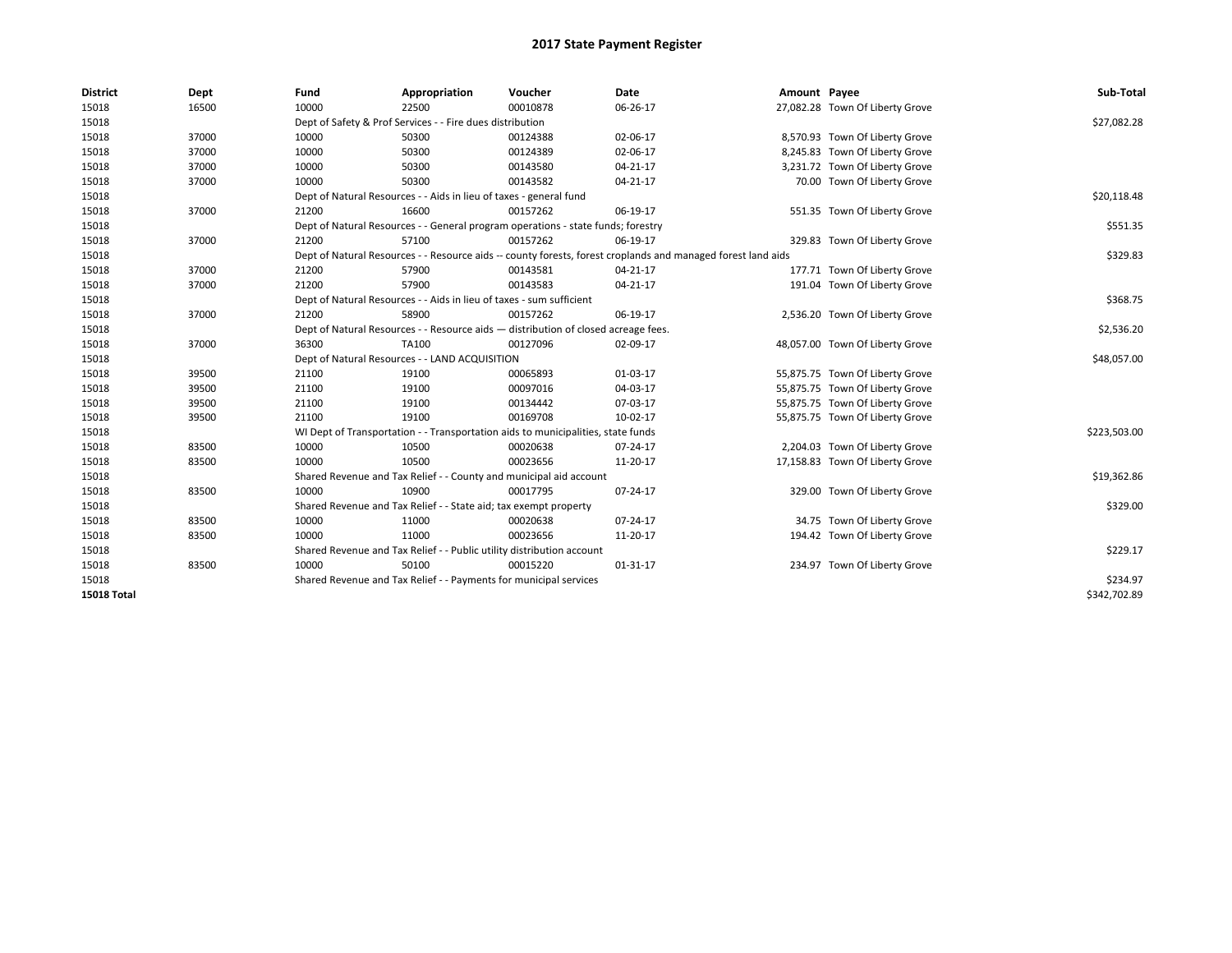| <b>District</b> | Dept  | Fund  | Appropriation                                                                                                | Voucher  | <b>Date</b> | Amount Payee |                                | Sub-Total    |
|-----------------|-------|-------|--------------------------------------------------------------------------------------------------------------|----------|-------------|--------------|--------------------------------|--------------|
| 15020           | 16500 | 10000 | 22500                                                                                                        | 00010879 | 06-26-17    |              | 11,343.05 Nasewaupee, Town of  |              |
| 15020           |       |       | Dept of Safety & Prof Services - - Fire dues distribution                                                    |          |             |              |                                | \$11,343.05  |
| 15020           | 37000 | 10000 | 50300                                                                                                        | 00124300 | 02-06-17    |              | 592.33 Nasewaupee, Town of     |              |
| 15020           | 37000 | 10000 | 50300                                                                                                        | 00142387 | 04-21-17    |              | 296.87 Nasewaupee, Town of     |              |
| 15020           |       |       | Dept of Natural Resources - - Aids in lieu of taxes - general fund                                           |          |             |              |                                | \$889.20     |
| 15020           | 37000 | 21200 | 16600                                                                                                        | 00157263 | 06-19-17    |              | 495.29 Nasewaupee, Town of     |              |
| 15020           |       |       | Dept of Natural Resources - - General program operations - state funds; forestry                             |          |             |              |                                | \$495.29     |
| 15020           | 37000 | 21200 | 57100                                                                                                        | 00157263 | 06-19-17    |              | 227.08 Nasewaupee, Town of     |              |
| 15020           |       |       | Dept of Natural Resources - - Resource aids -- county forests, forest croplands and managed forest land aids |          |             |              |                                | \$227.08     |
| 15020           | 37000 | 21200 | 57900                                                                                                        | 00142388 | 04-21-17    |              | 918.34 Nasewaupee, Town of     |              |
| 15020           |       |       | Dept of Natural Resources - - Aids in lieu of taxes - sum sufficient                                         |          |             |              |                                | \$918.34     |
| 15020           | 37000 | 21200 | 58900                                                                                                        | 00157263 | 06-19-17    |              | 2,278.32 Nasewaupee, Town of   |              |
| 15020           |       |       | Dept of Natural Resources - - Resource aids - distribution of closed acreage fees.                           |          |             |              |                                | \$2,278.32   |
| 15020           | 39500 | 21100 | 19100                                                                                                        | 00065894 | 01-03-17    |              | 36,101.79 Nasewaupee, Town of  |              |
| 15020           | 39500 | 21100 | 19100                                                                                                        | 00097017 | 04-03-17    |              | 36,101.79 Nasewaupee, Town of  |              |
| 15020           | 39500 | 21100 | 19100                                                                                                        | 00134443 | 07-03-17    |              | 36,101.79 Nasewaupee, Town of  |              |
| 15020           | 39500 | 21100 | 19100                                                                                                        | 00169709 | 10-02-17    |              | 36,101.79 Nasewaupee, Town of  |              |
| 15020           |       |       | WI Dept of Transportation - - Transportation aids to municipalities, state funds                             |          |             |              |                                | \$144,407.16 |
| 15020           | 39500 | 21100 | 27000                                                                                                        | 00183177 | 10-24-17    |              | 117,390.05 Nasewaupee, Town of |              |
| 15020           |       |       | WI Dept of Transportation - - Local roads improvement program. discretionary grants, state funds             |          |             |              |                                | \$117,390.05 |
| 15020           | 83500 | 10000 | 10500                                                                                                        | 00020639 | 07-24-17    |              | 3,267.06 Nasewaupee, Town of   |              |
| 15020           | 83500 | 10000 | 10500                                                                                                        | 00023657 | 11-20-17    |              | 19,154.89 Nasewaupee, Town of  |              |
| 15020           |       |       | Shared Revenue and Tax Relief - - County and municipal aid account                                           |          |             |              |                                | \$22,421.95  |
| 15020           | 83500 | 10000 | 10900                                                                                                        | 00017796 | 07-24-17    |              | 98.00 Nasewaupee, Town of      |              |
| 15020           |       |       | Shared Revenue and Tax Relief - - State aid; tax exempt property                                             |          |             |              |                                | \$98.00      |
| 15020           | 83500 | 10000 | 11000                                                                                                        | 00020639 | 07-24-17    |              | 273.70 Nasewaupee, Town of     |              |
| 15020           | 83500 | 10000 | 11000                                                                                                        | 00023657 | 11-20-17    |              | 2,962.68 Nasewaupee, Town of   |              |
| 15020           |       |       | Shared Revenue and Tax Relief - - Public utility distribution account                                        |          |             |              |                                | \$3,236.38   |
| 15020           | 83500 | 10000 | 50100                                                                                                        | 00015221 | 01-31-17    |              | 549.43 Nasewaupee, Town of     |              |
| 15020           |       |       | Shared Revenue and Tax Relief - - Payments for municipal services                                            |          |             |              |                                | \$549.43     |
| 15020           | 83500 | 52100 | 36300                                                                                                        | 00015756 | 03-27-17    |              | 324.28 Nasewaupee, Town of     |              |
| 15020           |       |       | Shared Revenue and Tax Relief - - Lottery and gaming credit                                                  |          |             |              |                                | \$324.28     |
| 15020 Total     |       |       |                                                                                                              |          |             |              |                                | \$304,578.53 |
|                 |       |       |                                                                                                              |          |             |              |                                |              |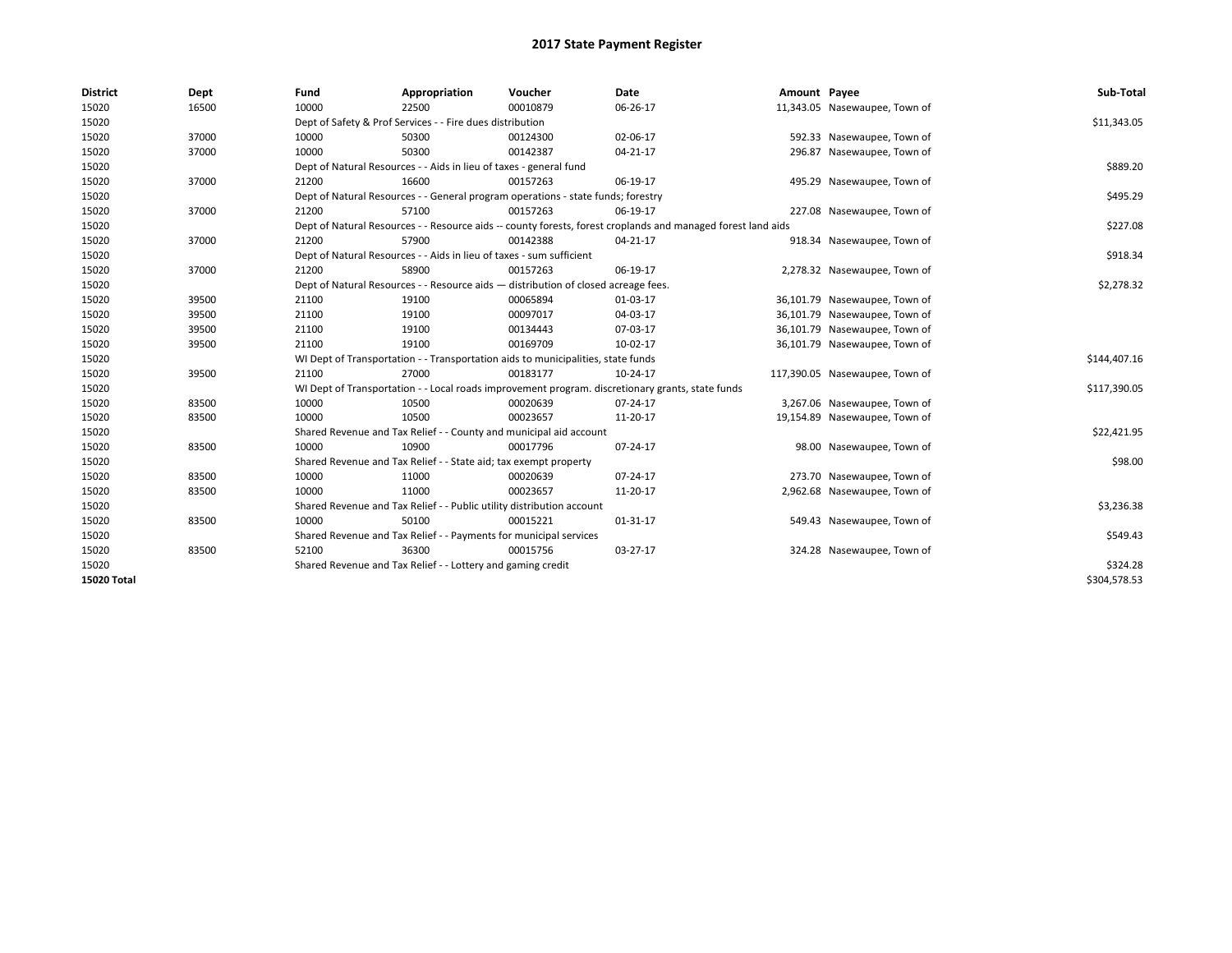| <b>District</b>    | Dept  | Fund  | Appropriation                                                                      | Voucher  | Date                                                                                                         | Amount Payee |                              | Sub-Total    |
|--------------------|-------|-------|------------------------------------------------------------------------------------|----------|--------------------------------------------------------------------------------------------------------------|--------------|------------------------------|--------------|
| 15022              | 16500 | 10000 | 22500                                                                              | 00010880 | 06-26-17                                                                                                     |              | 21,633.34 Town Of Sevastopol |              |
| 15022              |       |       | Dept of Safety & Prof Services - - Fire dues distribution                          |          |                                                                                                              |              |                              | \$21,633.34  |
| 15022              | 37000 | 10000 | 50300                                                                              | 00124320 | 02-06-17                                                                                                     |              | 79.05 Town Of Sevastopol     |              |
| 15022              | 37000 | 10000 | 50300                                                                              | 00124321 | 02-06-17                                                                                                     |              | 12,560.16 Town Of Sevastopol |              |
| 15022              | 37000 | 10000 | 50300                                                                              | 00142774 | $04 - 21 - 17$                                                                                               |              | 9.34 Town Of Sevastopol      |              |
| 15022              | 37000 | 10000 | 50300                                                                              | 00142775 | $04 - 21 - 17$                                                                                               |              | 13.77 Town Of Sevastopol     |              |
| 15022              | 37000 | 10000 | 50300                                                                              | 00142776 | 04-21-17                                                                                                     |              | 3,971.48 Town Of Sevastopol  |              |
| 15022              |       |       | Dept of Natural Resources - - Aids in lieu of taxes - general fund                 |          |                                                                                                              |              |                              | \$16,633.80  |
| 15022              | 37000 | 21200 | 16600                                                                              | 00157264 | 06-19-17                                                                                                     |              | 630.63 Town Of Sevastopol    |              |
| 15022              |       |       | Dept of Natural Resources - - General program operations - state funds; forestry   |          |                                                                                                              |              |                              | \$630.63     |
| 15022              | 37000 | 21200 | 57100                                                                              | 00157264 | 06-19-17                                                                                                     |              | 335.94 Town Of Sevastopol    |              |
| 15022              |       |       |                                                                                    |          | Dept of Natural Resources - - Resource aids -- county forests, forest croplands and managed forest land aids |              |                              | \$335.94     |
| 15022              | 37000 | 21200 | 57900                                                                              | 00142773 | $04 - 21 - 17$                                                                                               |              | 18.32 Town Of Sevastopol     |              |
| 15022              |       |       | Dept of Natural Resources - - Aids in lieu of taxes - sum sufficient               |          |                                                                                                              |              |                              | \$18.32      |
| 15022              | 37000 | 21200 | 58900                                                                              | 00157264 | 06-19-17                                                                                                     |              | 2,900.88 Town Of Sevastopol  |              |
| 15022              |       |       | Dept of Natural Resources - - Resource aids - distribution of closed acreage fees. |          |                                                                                                              |              |                              | \$2,900.88   |
| 15022              | 39500 | 21100 | 19100                                                                              | 00065895 | 01-03-17                                                                                                     |              | 46,809.01 Town Of Sevastopol |              |
| 15022              | 39500 | 21100 | 19100                                                                              | 00097018 | 04-03-17                                                                                                     |              | 46,809.01 Town Of Sevastopol |              |
| 15022              | 39500 | 21100 | 19100                                                                              | 00134444 | 07-03-17                                                                                                     |              | 46,809.01 Town Of Sevastopol |              |
| 15022              | 39500 | 21100 | 19100                                                                              | 00169710 | 10-02-17                                                                                                     |              | 46,809.03 Town Of Sevastopol |              |
| 15022              |       |       | WI Dept of Transportation - - Transportation aids to municipalities, state funds   |          |                                                                                                              |              |                              | \$187,236.06 |
| 15022              | 83500 | 10000 | 10500                                                                              | 00020640 | 07-24-17                                                                                                     |              | 5,041.64 Town Of Sevastopol  |              |
| 15022              | 83500 | 10000 | 10500                                                                              | 00023658 | 11-20-17                                                                                                     |              | 28,569.26 Town Of Sevastopol |              |
| 15022              |       |       | Shared Revenue and Tax Relief - - County and municipal aid account                 |          |                                                                                                              |              |                              | \$33,610.90  |
| 15022              | 83500 | 10000 | 10900                                                                              | 00017797 | 07-24-17                                                                                                     |              | 25.00 Town Of Sevastopol     |              |
| 15022              |       |       | Shared Revenue and Tax Relief - - State aid; tax exempt property                   |          |                                                                                                              |              |                              | \$25.00      |
| 15022              | 83500 | 10000 | 11000                                                                              | 00020640 | 07-24-17                                                                                                     |              | 1,742.29 Town Of Sevastopol  |              |
| 15022              | 83500 | 10000 | 11000                                                                              | 00023658 | 11-20-17                                                                                                     |              | 9,982.75 Town Of Sevastopol  |              |
| 15022              |       |       | Shared Revenue and Tax Relief - - Public utility distribution account              |          |                                                                                                              |              |                              | \$11,725.04  |
| 15022              | 83500 | 10000 | 50100                                                                              | 00015222 | $01 - 31 - 17$                                                                                               |              | 888.96 Town Of Sevastopol    |              |
| 15022              |       |       | Shared Revenue and Tax Relief - - Payments for municipal services                  |          |                                                                                                              |              |                              | \$888.96     |
| <b>15022 Total</b> |       |       |                                                                                    |          |                                                                                                              |              |                              | \$275,638.87 |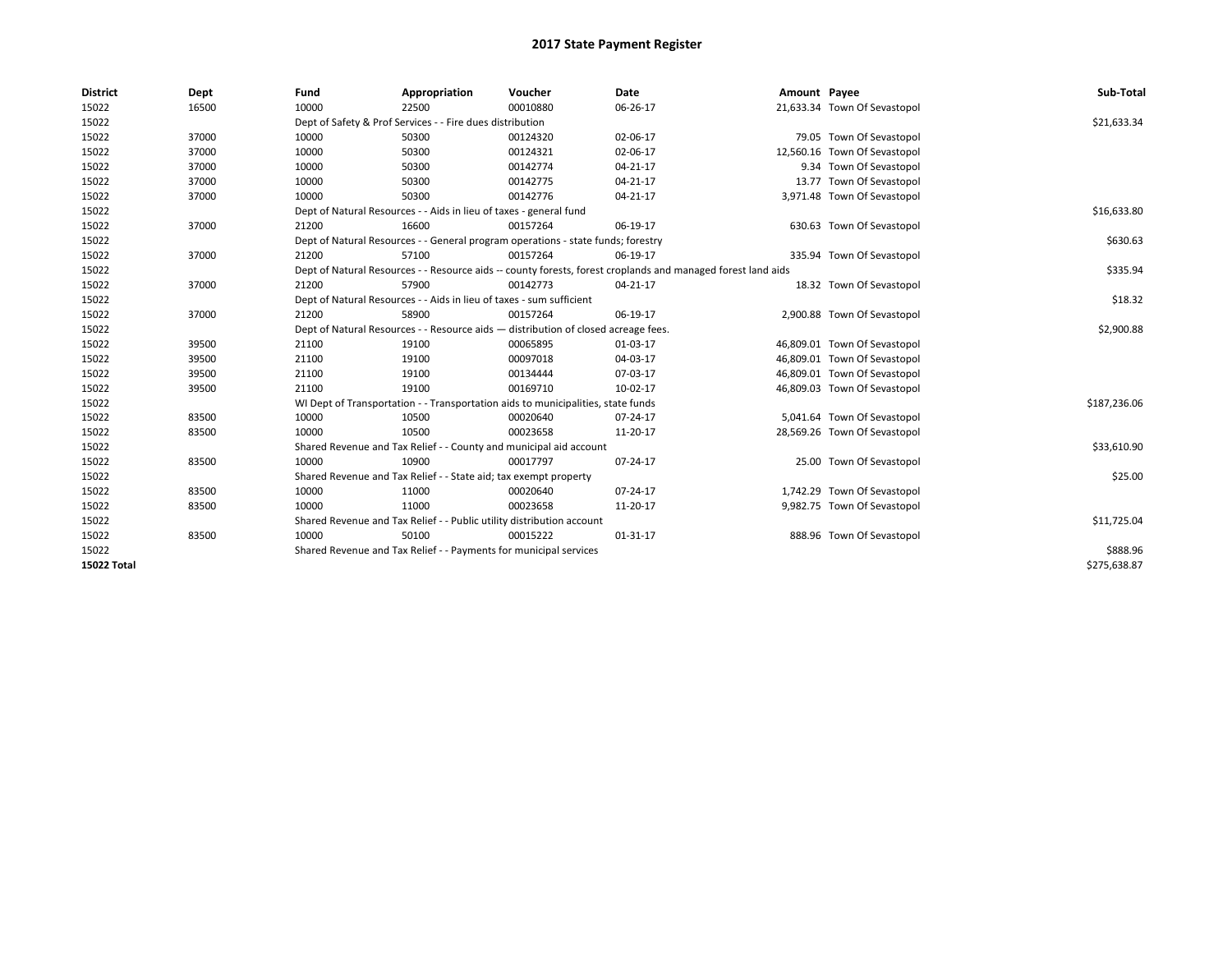| <b>District</b> | Dept  | Fund                                                             | Appropriation                                                         | Voucher                                                                            | Date                                                                                                         | Amount Payee |                                | Sub-Total    |
|-----------------|-------|------------------------------------------------------------------|-----------------------------------------------------------------------|------------------------------------------------------------------------------------|--------------------------------------------------------------------------------------------------------------|--------------|--------------------------------|--------------|
| 15024           | 16500 | 10000                                                            | 22500                                                                 | 00010881                                                                           | 06-26-17                                                                                                     |              | 4,989.07 Town Of Sturgeon Bay  |              |
| 15024           |       |                                                                  | Dept of Safety & Prof Services - - Fire dues distribution             |                                                                                    |                                                                                                              |              |                                | \$4,989.07   |
| 15024           | 37000 | 10000                                                            | 50300                                                                 | 00142420                                                                           | 04-21-17                                                                                                     |              | 5.20 Town Of Sturgeon Bay      |              |
| 15024           |       |                                                                  | Dept of Natural Resources - - Aids in lieu of taxes - general fund    |                                                                                    |                                                                                                              |              |                                | \$5.20       |
| 15024           | 37000 | 21200                                                            | 16600                                                                 | 00157265                                                                           | 06-19-17                                                                                                     |              | 629.22 Town Of Sturgeon Bay    |              |
| 15024           |       |                                                                  |                                                                       | Dept of Natural Resources - - General program operations - state funds; forestry   |                                                                                                              |              |                                | \$629.22     |
| 15024           | 37000 | 21200                                                            | 57100                                                                 | 00157265                                                                           | 06-19-17                                                                                                     |              | 320.07 Town Of Sturgeon Bay    |              |
| 15024           |       |                                                                  |                                                                       |                                                                                    | Dept of Natural Resources - - Resource aids -- county forests, forest croplands and managed forest land aids |              |                                | \$320.07     |
| 15024           | 37000 | 21200                                                            | 58900                                                                 | 00157265                                                                           | 06-19-17                                                                                                     |              | 2,894.42 Town Of Sturgeon Bay  |              |
| 15024           |       |                                                                  |                                                                       | Dept of Natural Resources - - Resource aids - distribution of closed acreage fees. |                                                                                                              |              |                                | \$2,894.42   |
| 15024           | 39500 | 21100                                                            | 19100                                                                 | 00065896                                                                           | 01-03-17                                                                                                     |              | 16,806.76 Town Of Sturgeon Bay |              |
| 15024           | 39500 | 21100                                                            | 19100                                                                 | 00097019                                                                           | 04-03-17                                                                                                     |              | 16,806.76 Town Of Sturgeon Bay |              |
| 15024           | 39500 | 21100                                                            | 19100                                                                 | 00134445                                                                           | 07-03-17                                                                                                     |              | 16,806.76 Town Of Sturgeon Bay |              |
| 15024           | 39500 | 21100                                                            | 19100                                                                 | 00169711                                                                           | 10-02-17                                                                                                     |              | 16,806.78 Town Of Sturgeon Bay |              |
| 15024           |       |                                                                  |                                                                       | WI Dept of Transportation - - Transportation aids to municipalities, state funds   |                                                                                                              |              |                                | \$67,227.06  |
| 15024           | 83500 | 10000                                                            | 10500                                                                 | 00020641                                                                           | 07-24-17                                                                                                     |              | 1,878.46 Town Of Sturgeon Bay  |              |
| 15024           | 83500 | 10000                                                            | 10500                                                                 | 00023659                                                                           | 11-20-17                                                                                                     |              | 10,644.59 Town Of Sturgeon Bay |              |
| 15024           |       |                                                                  |                                                                       | Shared Revenue and Tax Relief - - County and municipal aid account                 |                                                                                                              |              |                                | \$12,523.05  |
| 15024           | 83500 | 10000                                                            | 10900                                                                 | 00017798                                                                           | 07-24-17                                                                                                     |              | 9.00 Town Of Sturgeon Bay      |              |
| 15024           |       | Shared Revenue and Tax Relief - - State aid; tax exempt property |                                                                       | \$9.00                                                                             |                                                                                                              |              |                                |              |
| 15024           | 83500 | 10000                                                            | 11000                                                                 | 00020641                                                                           | 07-24-17                                                                                                     |              | 1,861.74 Town Of Sturgeon Bay  |              |
| 15024           | 83500 | 10000                                                            | 11000                                                                 | 00023659                                                                           | 11-20-17                                                                                                     |              | 10,655.14 Town Of Sturgeon Bay |              |
| 15024           |       |                                                                  | Shared Revenue and Tax Relief - - Public utility distribution account |                                                                                    |                                                                                                              |              |                                | \$12,516.88  |
| 15024 Total     |       |                                                                  |                                                                       |                                                                                    |                                                                                                              |              |                                | \$101,113.97 |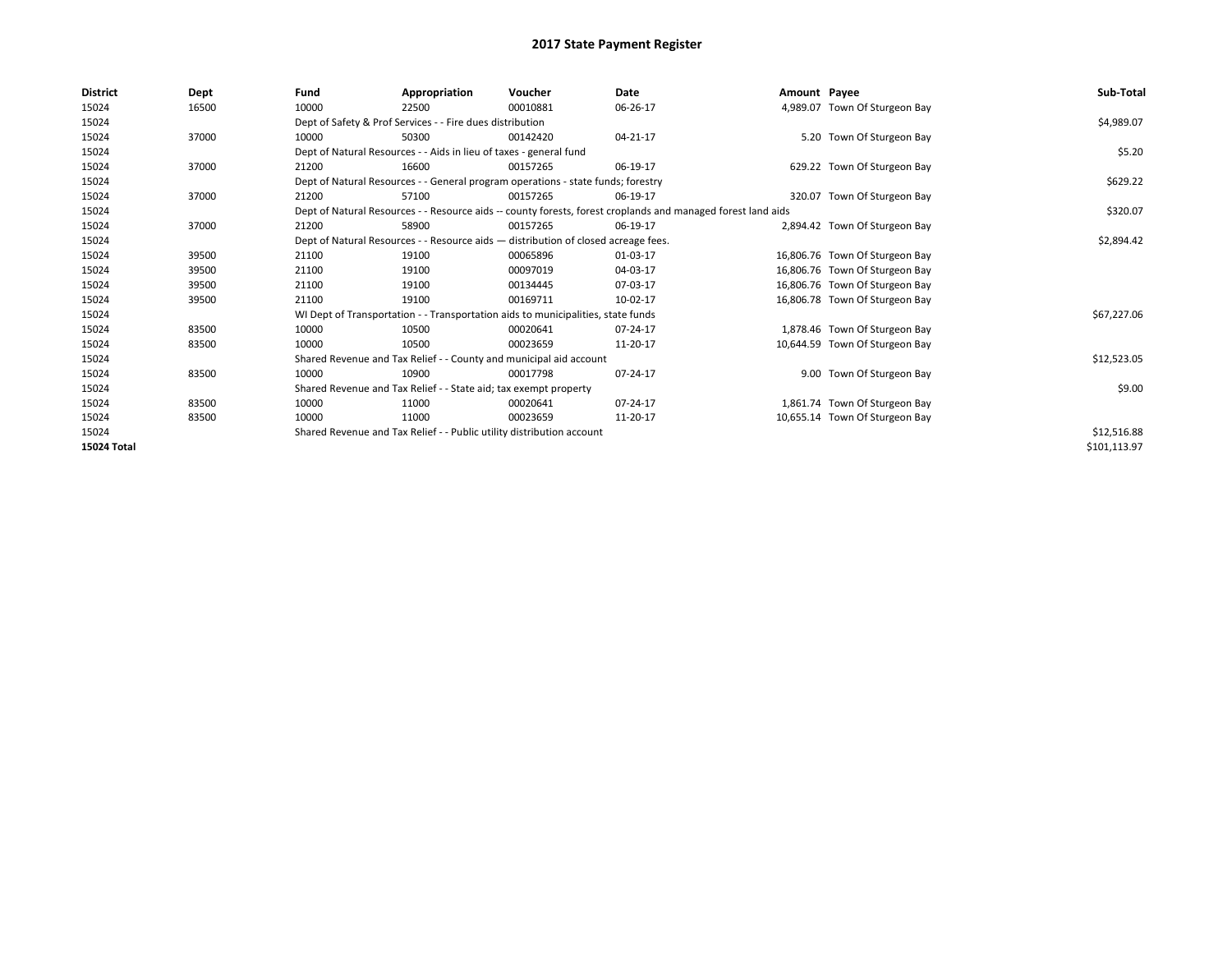| District    | Dept  | Fund                                                               | Appropriation                                                                      | Voucher    | Date                                                                                                         | Amount Payee |                         | Sub-Total    |
|-------------|-------|--------------------------------------------------------------------|------------------------------------------------------------------------------------|------------|--------------------------------------------------------------------------------------------------------------|--------------|-------------------------|--------------|
| 15026       | 16500 | 10000                                                              | 22500                                                                              | 00010882   | 06-26-17                                                                                                     |              | 5.017.42 Town Of Union  |              |
| 15026       |       |                                                                    | Dept of Safety & Prof Services - - Fire dues distribution                          |            |                                                                                                              |              |                         | \$5,017.42   |
| 15026       | 37000 | 21200                                                              | 16600                                                                              | 00157266   | 06-19-17                                                                                                     |              | 355.97 Town Of Union    |              |
| 15026       |       |                                                                    | Dept of Natural Resources - - General program operations - state funds; forestry   |            |                                                                                                              |              |                         | \$355.97     |
| 15026       | 37000 | 21200                                                              | 57100                                                                              | 00157266   | 06-19-17                                                                                                     |              | 162.92 Town Of Union    |              |
| 15026       |       |                                                                    |                                                                                    |            | Dept of Natural Resources - - Resource aids -- county forests, forest croplands and managed forest land aids |              |                         | \$162.92     |
| 15026       | 37000 | 21200                                                              | 58900                                                                              | 00157266   | 06-19-17                                                                                                     |              | 1,637.47 Town Of Union  |              |
| 15026       |       |                                                                    | Dept of Natural Resources - - Resource aids - distribution of closed acreage fees. |            |                                                                                                              |              |                         | \$1,637.47   |
| 15026       | 39500 | 21100                                                              | 19100                                                                              | 00065897   | 01-03-17                                                                                                     |              | 21,850.17 Town Of Union |              |
| 15026       | 39500 | 21100                                                              | 19100                                                                              | 00097020   | 04-03-17                                                                                                     |              | 21,850.17 Town Of Union |              |
| 15026       | 39500 | 21100                                                              | 19100                                                                              | 00134446   | 07-03-17                                                                                                     |              | 21,850.17 Town Of Union |              |
| 15026       | 39500 | 21100                                                              | 19100                                                                              | 00169712   | 10-02-17                                                                                                     |              | 21,850.17 Town Of Union |              |
| 15026       |       |                                                                    | WI Dept of Transportation - - Transportation aids to municipalities, state funds   |            |                                                                                                              |              |                         | \$87,400.68  |
| 15026       | 83500 | 10000                                                              | 10500                                                                              | 00020642   | 07-24-17                                                                                                     |              | 1.415.49 Town Of Union  |              |
| 15026       | 83500 | 10000                                                              | 10500                                                                              | 00023660   | 11-20-17                                                                                                     |              | 8,021.10 Town Of Union  |              |
| 15026       |       | Shared Revenue and Tax Relief - - County and municipal aid account |                                                                                    | \$9,436.59 |                                                                                                              |              |                         |              |
| 15026       | 83500 | 10000                                                              | 10900                                                                              | 00017799   | 07-24-17                                                                                                     |              | 2.00 Town Of Union      |              |
| 15026       |       |                                                                    | Shared Revenue and Tax Relief - - State aid; tax exempt property                   |            |                                                                                                              |              |                         | \$2.00       |
| 15026 Total |       |                                                                    |                                                                                    |            |                                                                                                              |              |                         | \$104,013.05 |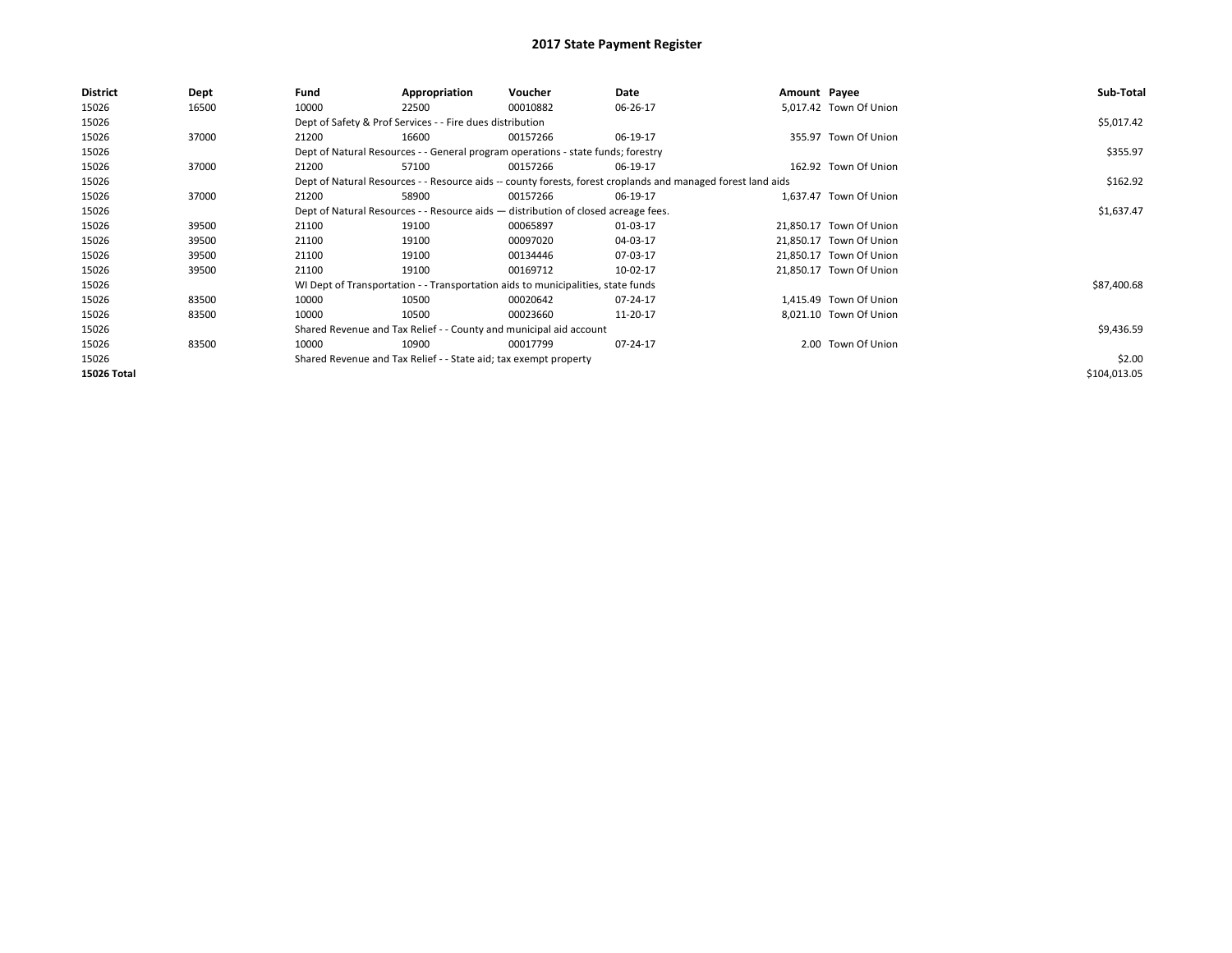| <b>District</b>    | Dept  | Fund                                                                               | Appropriation                                                         | Voucher                                                                          | Date                                                                                                         | Amount Payee |                              | Sub-Total    |
|--------------------|-------|------------------------------------------------------------------------------------|-----------------------------------------------------------------------|----------------------------------------------------------------------------------|--------------------------------------------------------------------------------------------------------------|--------------|------------------------------|--------------|
| 15028              | 16500 | 10000                                                                              | 22500                                                                 | 00010883                                                                         | 06-26-17                                                                                                     |              | 8,496.53 Town Of Washington  |              |
| 15028              |       |                                                                                    | Dept of Safety & Prof Services - - Fire dues distribution             |                                                                                  |                                                                                                              |              |                              | \$8,496.53   |
| 15028              | 37000 | 10000                                                                              | 50300                                                                 | 00124415                                                                         | 02-06-17                                                                                                     |              | 3,794.42 Town Of Washington  |              |
| 15028              | 37000 | 10000                                                                              | 50300                                                                 | 00124416                                                                         | 02-06-17                                                                                                     |              | 33,866.81 Town Of Washington |              |
| 15028              | 37000 | 10000                                                                              | 50300                                                                 | 00143807                                                                         | 04-21-17                                                                                                     |              | 2,037.11 Town Of Washington  |              |
| 15028              |       |                                                                                    | Dept of Natural Resources - - Aids in lieu of taxes - general fund    |                                                                                  |                                                                                                              |              |                              | \$39,698.34  |
| 15028              | 37000 | 21200                                                                              | 16600                                                                 | 00157267                                                                         | 06-19-17                                                                                                     |              | 262.49 Town Of Washington    |              |
| 15028              |       |                                                                                    |                                                                       | Dept of Natural Resources - - General program operations - state funds; forestry |                                                                                                              |              |                              | \$262.49     |
| 15028              | 37000 | 21200                                                                              | 57100                                                                 | 00157267                                                                         | 06-19-17                                                                                                     |              | 282.58 Town Of Washington    |              |
| 15028              |       |                                                                                    |                                                                       |                                                                                  | Dept of Natural Resources - - Resource aids -- county forests, forest croplands and managed forest land aids |              |                              | \$282.58     |
| 15028              | 37000 | 21200                                                                              | 57900                                                                 | 00143808                                                                         | 04-21-17                                                                                                     |              | 62.63 Town Of Washington     |              |
| 15028              |       |                                                                                    | Dept of Natural Resources - - Aids in lieu of taxes - sum sufficient  |                                                                                  |                                                                                                              |              |                              | \$62.63      |
| 15028              | 37000 | 21200                                                                              | 58900                                                                 | 00157267                                                                         | 06-19-17                                                                                                     |              | 1,207.44 Town Of Washington  |              |
| 15028              |       | Dept of Natural Resources - - Resource aids - distribution of closed acreage fees. |                                                                       | \$1,207.44                                                                       |                                                                                                              |              |                              |              |
| 15028              | 39500 | 21100                                                                              | 19100                                                                 | 00065898                                                                         | 01-03-17                                                                                                     |              | 31,659.25 Town Of Washington |              |
| 15028              | 39500 | 21100                                                                              | 19100                                                                 | 00097021                                                                         | 04-03-17                                                                                                     |              | 31,659.25 Town Of Washington |              |
| 15028              | 39500 | 21100                                                                              | 19100                                                                 | 00134447                                                                         | 07-03-17                                                                                                     |              | 31,659.25 Town Of Washington |              |
| 15028              | 39500 | 21100                                                                              | 19100                                                                 | 00169713                                                                         | 10-02-17                                                                                                     |              | 31,659.27 Town Of Washington |              |
| 15028              |       |                                                                                    |                                                                       | WI Dept of Transportation - - Transportation aids to municipalities, state funds |                                                                                                              |              |                              | \$126,637.02 |
| 15028              | 45500 | 10000                                                                              | 23100                                                                 | 00033831                                                                         | 08-31-17                                                                                                     |              | 320.00 Town Of Washington    |              |
| 15028              |       |                                                                                    |                                                                       | Department of Justice - - Law enforcement training fund, local assistance        |                                                                                                              |              |                              | \$320.00     |
| 15028              | 83500 | 10000                                                                              | 10500                                                                 | 00020643                                                                         | 07-24-17                                                                                                     |              | 1,384.22 Town Of Washington  |              |
| 15028              | 83500 | 10000                                                                              | 10500                                                                 | 00023661                                                                         | 11-20-17                                                                                                     |              | 7,843.88 Town Of Washington  |              |
| 15028              |       |                                                                                    | Shared Revenue and Tax Relief - - County and municipal aid account    |                                                                                  |                                                                                                              |              |                              | \$9,228.10   |
| 15028              | 83500 | 10000                                                                              | 10900                                                                 | 00017800                                                                         | 07-24-17                                                                                                     |              | 153.00 Town Of Washington    |              |
| 15028              |       |                                                                                    | Shared Revenue and Tax Relief - - State aid; tax exempt property      |                                                                                  |                                                                                                              |              |                              | \$153.00     |
| 15028              | 83500 | 10000                                                                              | 11000                                                                 | 00020643                                                                         | 07-24-17                                                                                                     |              | 1,197.67 Town Of Washington  |              |
| 15028              | 83500 | 10000                                                                              | 11000                                                                 | 00023661                                                                         | 11-20-17                                                                                                     |              | 7,277.04 Town Of Washington  |              |
| 15028              |       |                                                                                    | Shared Revenue and Tax Relief - - Public utility distribution account |                                                                                  |                                                                                                              |              |                              | \$8,474.71   |
| 15028              | 83500 | 10000                                                                              | 50100                                                                 | 00015223                                                                         | $01 - 31 - 17$                                                                                               |              | 1,473.46 Town Of Washington  |              |
| 15028              |       |                                                                                    | Shared Revenue and Tax Relief - - Payments for municipal services     |                                                                                  |                                                                                                              |              |                              | \$1,473.46   |
| <b>15028 Total</b> |       |                                                                                    |                                                                       |                                                                                  |                                                                                                              |              |                              | \$196,296.30 |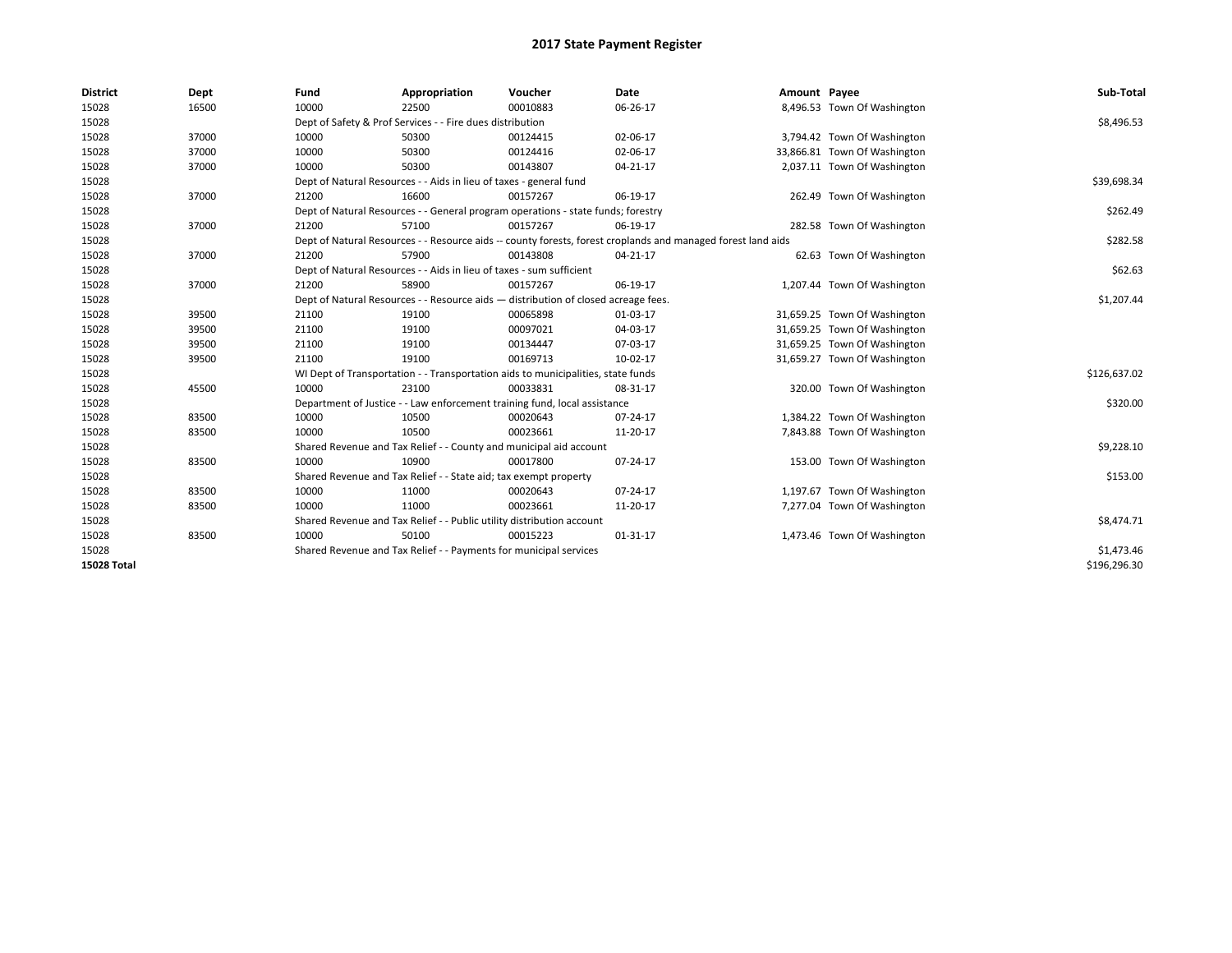| <b>District</b>    | Dept  | Fund                                                               | Appropriation                                                                      | Voucher    | Date                                                                                                         | Amount Payee |                                 | Sub-Total   |
|--------------------|-------|--------------------------------------------------------------------|------------------------------------------------------------------------------------|------------|--------------------------------------------------------------------------------------------------------------|--------------|---------------------------------|-------------|
| 15118              | 16500 | 10000                                                              | 22500                                                                              | 00010884   | 06-26-17                                                                                                     |              | 12,036.12 Village Of Egg Harbor |             |
| 15118              |       |                                                                    | Dept of Safety & Prof Services - - Fire dues distribution                          |            |                                                                                                              |              |                                 | \$12,036.12 |
| 15118              | 37000 | 21200                                                              | 16600                                                                              | 00157268   | 06-19-17                                                                                                     |              | 20.68 Village Of Egg Harbor     |             |
| 15118              |       |                                                                    | Dept of Natural Resources - - General program operations - state funds; forestry   |            |                                                                                                              |              |                                 | \$20.68     |
| 15118              | 37000 | 21200                                                              | 57100                                                                              | 00157268   | 06-19-17                                                                                                     |              | 9.47 Village Of Egg Harbor      |             |
| 15118              |       |                                                                    |                                                                                    |            | Dept of Natural Resources - - Resource aids -- county forests, forest croplands and managed forest land aids |              |                                 | \$9.47      |
| 15118              | 37000 | 21200                                                              | 58900                                                                              | 00157268   | 06-19-17                                                                                                     |              | 95.14 Village Of Egg Harbor     |             |
| 15118              |       |                                                                    | Dept of Natural Resources - - Resource aids - distribution of closed acreage fees. |            |                                                                                                              |              |                                 | \$95.14     |
| 15118              | 39500 | 21100                                                              | 19100                                                                              | 00065899   | 01-03-17                                                                                                     |              | 11,422.35 Village Of Egg Harbor |             |
| 15118              | 39500 | 21100                                                              | 19100                                                                              | 00097022   | 04-03-17                                                                                                     |              | 11,422.35 Village Of Egg Harbor |             |
| 15118              | 39500 | 21100                                                              | 19100                                                                              | 00134448   | 07-03-17                                                                                                     |              | 11,422.35 Village Of Egg Harbor |             |
| 15118              | 39500 | 21100                                                              | 19100                                                                              | 00169714   | 10-02-17                                                                                                     |              | 11,422.38 Village Of Egg Harbor |             |
| 15118              |       |                                                                    | WI Dept of Transportation - - Transportation aids to municipalities, state funds   |            |                                                                                                              |              |                                 | \$45,689.43 |
| 15118              | 83500 | 10000                                                              | 10500                                                                              | 00020644   | 07-24-17                                                                                                     |              | 516.75 Village Of Egg Harbor    |             |
| 15118              | 83500 | 10000                                                              | 10500                                                                              | 00023662   | 11-20-17                                                                                                     |              | 2,928.25 Village Of Egg Harbor  |             |
| 15118              |       | Shared Revenue and Tax Relief - - County and municipal aid account |                                                                                    | \$3,445.00 |                                                                                                              |              |                                 |             |
| 15118              | 83500 | 10000                                                              | 10900                                                                              | 00017801   | 07-24-17                                                                                                     |              | 334.00 Village Of Egg Harbor    |             |
| 15118              |       |                                                                    | Shared Revenue and Tax Relief - - State aid; tax exempt property                   |            |                                                                                                              |              |                                 | \$334.00    |
| <b>15118 Total</b> |       |                                                                    |                                                                                    |            |                                                                                                              |              |                                 | \$61,629.84 |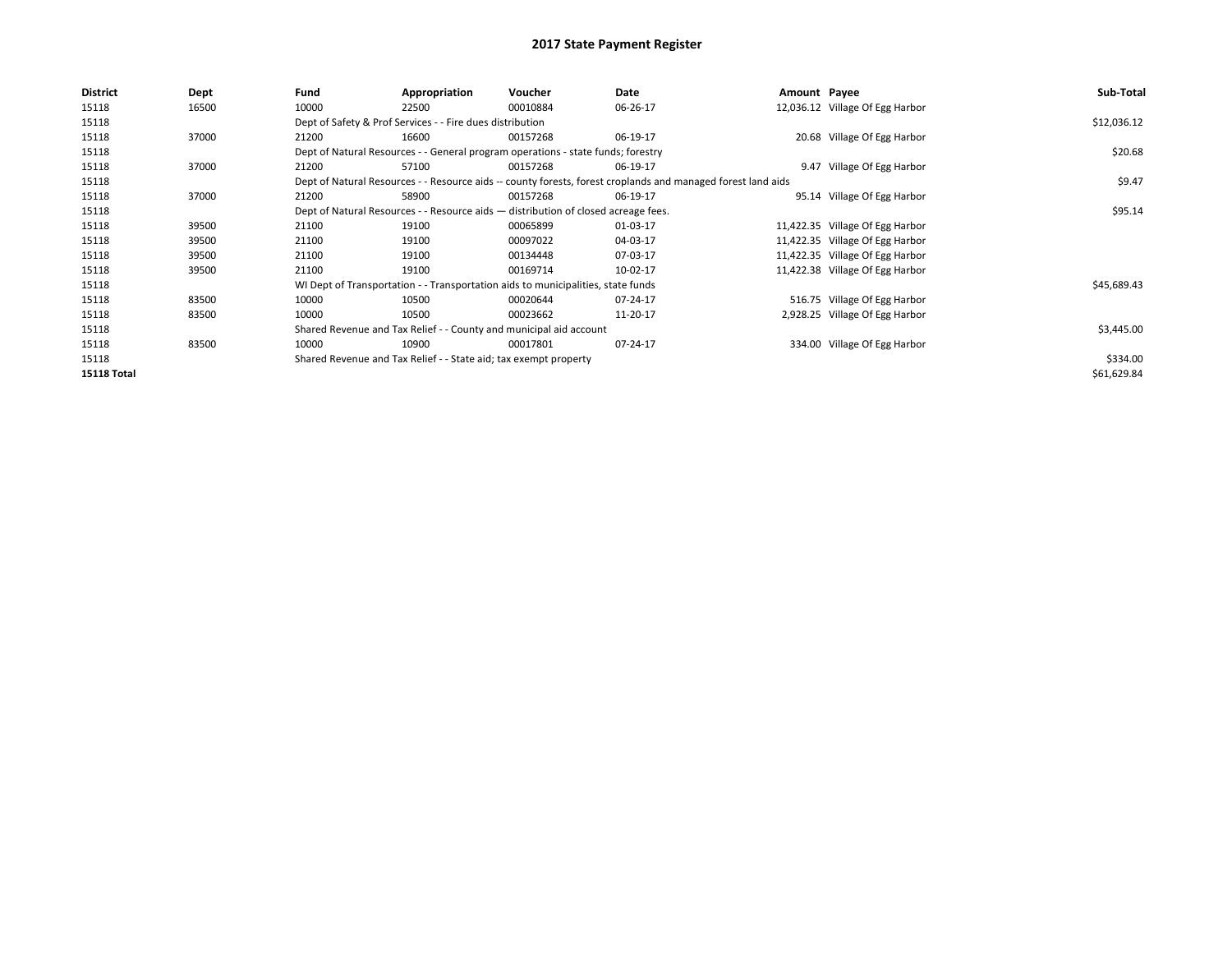| <b>District</b> | Dept  | Fund                                                               | Appropriation                                                      | Voucher                                                                          | Date                                                                                                         | Amount Payee |                              | Sub-Total   |
|-----------------|-------|--------------------------------------------------------------------|--------------------------------------------------------------------|----------------------------------------------------------------------------------|--------------------------------------------------------------------------------------------------------------|--------------|------------------------------|-------------|
| 15121           | 16500 | 10000                                                              | 22500                                                              | 00010885                                                                         | 06-26-17                                                                                                     |              | 10,726.25 Village Of Ephraim |             |
| 15121           |       |                                                                    | Dept of Safety & Prof Services - - Fire dues distribution          |                                                                                  |                                                                                                              |              |                              | \$10,726.25 |
| 15121           | 37000 | 10000                                                              | 50300                                                              | 00124309                                                                         | 02-06-17                                                                                                     |              | 5,317.91 Village Of Ephraim  |             |
| 15121           |       |                                                                    | Dept of Natural Resources - - Aids in lieu of taxes - general fund |                                                                                  |                                                                                                              |              |                              | \$5,317.91  |
| 15121           | 37000 | 21200                                                              | 57100                                                              | 00157269                                                                         | 06-19-17                                                                                                     |              | 10.30 Village Of Ephraim     |             |
| 15121           |       |                                                                    |                                                                    |                                                                                  | Dept of Natural Resources - - Resource aids -- county forests, forest croplands and managed forest land aids |              |                              | \$10.30     |
| 15121           | 37000 | 21200                                                              | 58300                                                              | 00136461                                                                         | 03-24-17                                                                                                     |              | 993.51 Village Of Ephraim    |             |
| 15121           |       |                                                                    |                                                                    | Dept of Natural Resources - - Recreation and resource aids, federal funds        |                                                                                                              |              |                              | \$993.51    |
| 15121           | 39500 | 21100                                                              | 19100                                                              | 00065900                                                                         | 01-03-17                                                                                                     |              | 7,784.07 Village Of Ephraim  |             |
| 15121           | 39500 | 21100                                                              | 19100                                                              | 00097023                                                                         | 04-03-17                                                                                                     |              | 7,784.07 Village Of Ephraim  |             |
| 15121           | 39500 | 21100                                                              | 19100                                                              | 00134449                                                                         | 07-03-17                                                                                                     |              | 7,784.07 Village Of Ephraim  |             |
| 15121           | 39500 | 21100                                                              | 19100                                                              | 00169715                                                                         | 10-02-17                                                                                                     |              | 7,784.07 Village Of Ephraim  |             |
| 15121           |       |                                                                    |                                                                    | WI Dept of Transportation - - Transportation aids to municipalities, state funds |                                                                                                              |              |                              | \$31,136.28 |
| 15121           | 83500 | 10000                                                              | 10500                                                              | 00020645                                                                         | 07-24-17                                                                                                     |              | 584.34 Village Of Ephraim    |             |
| 15121           | 83500 | 10000                                                              | 10500                                                              | 00023663                                                                         | 11-20-17                                                                                                     |              | 3,311.29 Village Of Ephraim  |             |
| 15121           |       | Shared Revenue and Tax Relief - - County and municipal aid account |                                                                    | \$3,895.63                                                                       |                                                                                                              |              |                              |             |
| 15121           | 83500 | 10000                                                              | 10900                                                              | 00017802                                                                         | 07-24-17                                                                                                     |              | 137.00 Village Of Ephraim    |             |
| 15121           |       |                                                                    | Shared Revenue and Tax Relief - - State aid; tax exempt property   |                                                                                  |                                                                                                              |              |                              | \$137.00    |
| 15121 Total     |       |                                                                    |                                                                    |                                                                                  |                                                                                                              |              |                              | \$52,216.88 |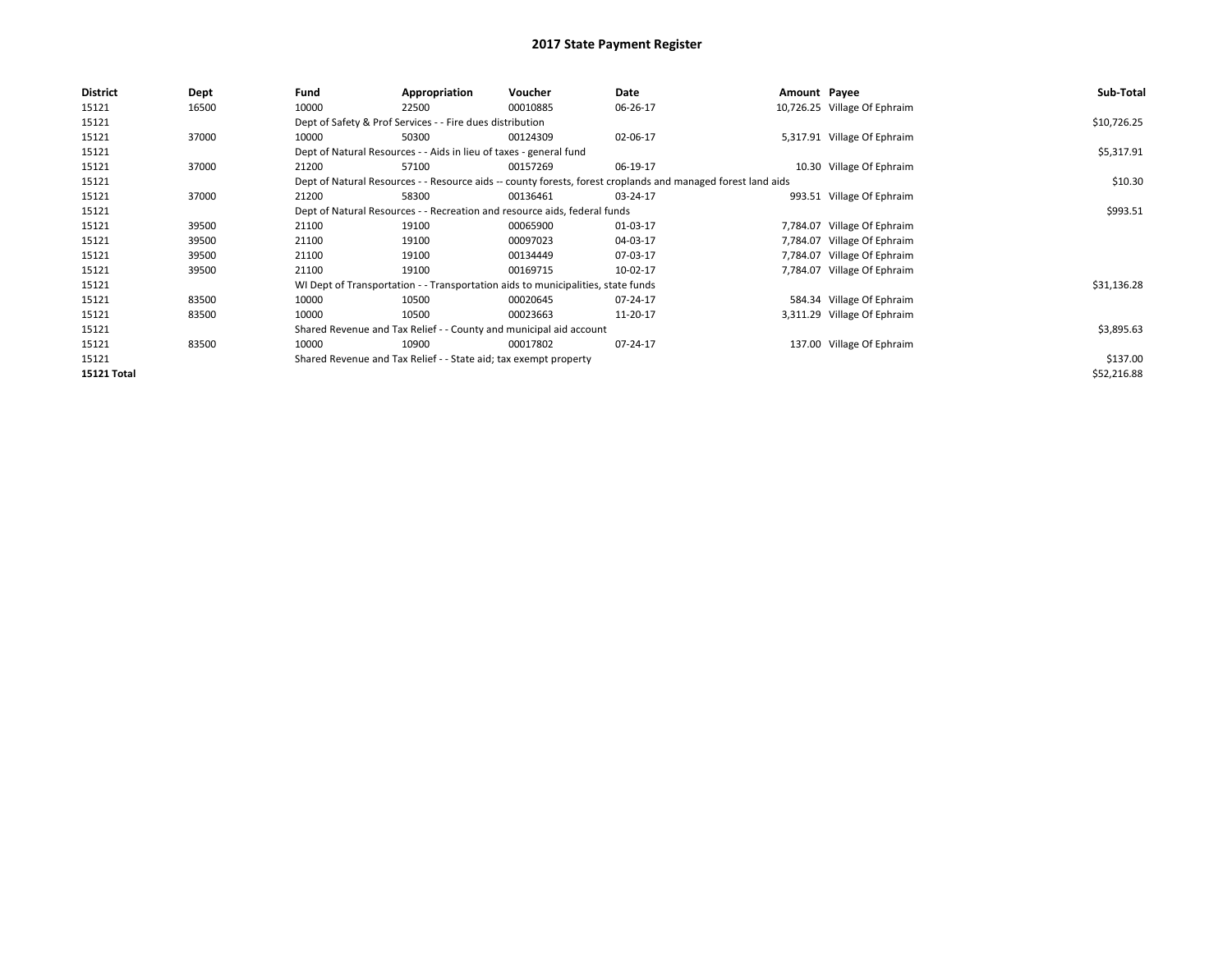| <b>District</b>    | Dept  | Fund                                                               | Appropriation                                                                      | Voucher  | Date                                                                                                         | Amount Payee |                                  | Sub-Total   |
|--------------------|-------|--------------------------------------------------------------------|------------------------------------------------------------------------------------|----------|--------------------------------------------------------------------------------------------------------------|--------------|----------------------------------|-------------|
| 15127              | 16500 | 10000                                                              | 22500                                                                              | 00010886 | 06-26-17                                                                                                     |              | 1,012.90 Village of Forestville  |             |
| 15127              |       |                                                                    | Dept of Safety & Prof Services - - Fire dues distribution                          |          |                                                                                                              |              |                                  | \$1,012.90  |
| 15127              | 37000 | 21200                                                              | 16600                                                                              | 00157270 | 06-19-17                                                                                                     |              | 7.87 Village of Forestville      |             |
| 15127              |       |                                                                    | Dept of Natural Resources - - General program operations - state funds; forestry   |          |                                                                                                              |              |                                  | \$7.87      |
| 15127              | 37000 | 21200                                                              | 57100                                                                              | 00157270 | 06-19-17                                                                                                     |              | 3.60 Village of Forestville      |             |
| 15127              |       |                                                                    |                                                                                    |          | Dept of Natural Resources - - Resource aids -- county forests, forest croplands and managed forest land aids |              |                                  | \$3.60      |
| 15127              | 37000 | 21200                                                              | 58900                                                                              | 00157270 | 06-19-17                                                                                                     |              | 36.18 Village of Forestville     |             |
| 15127              |       |                                                                    | Dept of Natural Resources - - Resource aids - distribution of closed acreage fees. |          |                                                                                                              |              |                                  | \$36.18     |
| 15127              | 39500 | 21100                                                              | 19100                                                                              | 00065901 | 01-03-17                                                                                                     |              | 1,739.58 Village of Forestville  |             |
| 15127              | 39500 | 21100                                                              | 19100                                                                              | 00097024 | 04-03-17                                                                                                     |              | 1,739.58 Village of Forestville  |             |
| 15127              | 39500 | 21100                                                              | 19100                                                                              | 00134450 | 07-03-17                                                                                                     |              | 1,739.58 Village of Forestville  |             |
| 15127              | 39500 | 21100                                                              | 19100                                                                              | 00169716 | 10-02-17                                                                                                     |              | 1,739.58 Village of Forestville  |             |
| 15127              |       |                                                                    | WI Dept of Transportation - - Transportation aids to municipalities, state funds   |          |                                                                                                              |              |                                  | \$6,958.32  |
| 15127              | 83500 | 10000                                                              | 10500                                                                              | 00020646 | 07-24-17                                                                                                     |              | 9,180.34 Village of Forestville  |             |
| 15127              | 83500 | 10000                                                              | 10500                                                                              | 00023664 | 11-20-17                                                                                                     |              | 52,205.31 Village of Forestville |             |
| 15127              |       | Shared Revenue and Tax Relief - - County and municipal aid account | \$61,385.65                                                                        |          |                                                                                                              |              |                                  |             |
| 15127              | 83500 | 10000                                                              | 10900                                                                              | 00017803 | 07-24-17                                                                                                     |              | 11.00 Village of Forestville     |             |
| 15127              |       |                                                                    | Shared Revenue and Tax Relief - - State aid; tax exempt property                   |          |                                                                                                              |              |                                  | \$11.00     |
| <b>15127 Total</b> |       |                                                                    |                                                                                    |          |                                                                                                              |              |                                  | \$69,415.52 |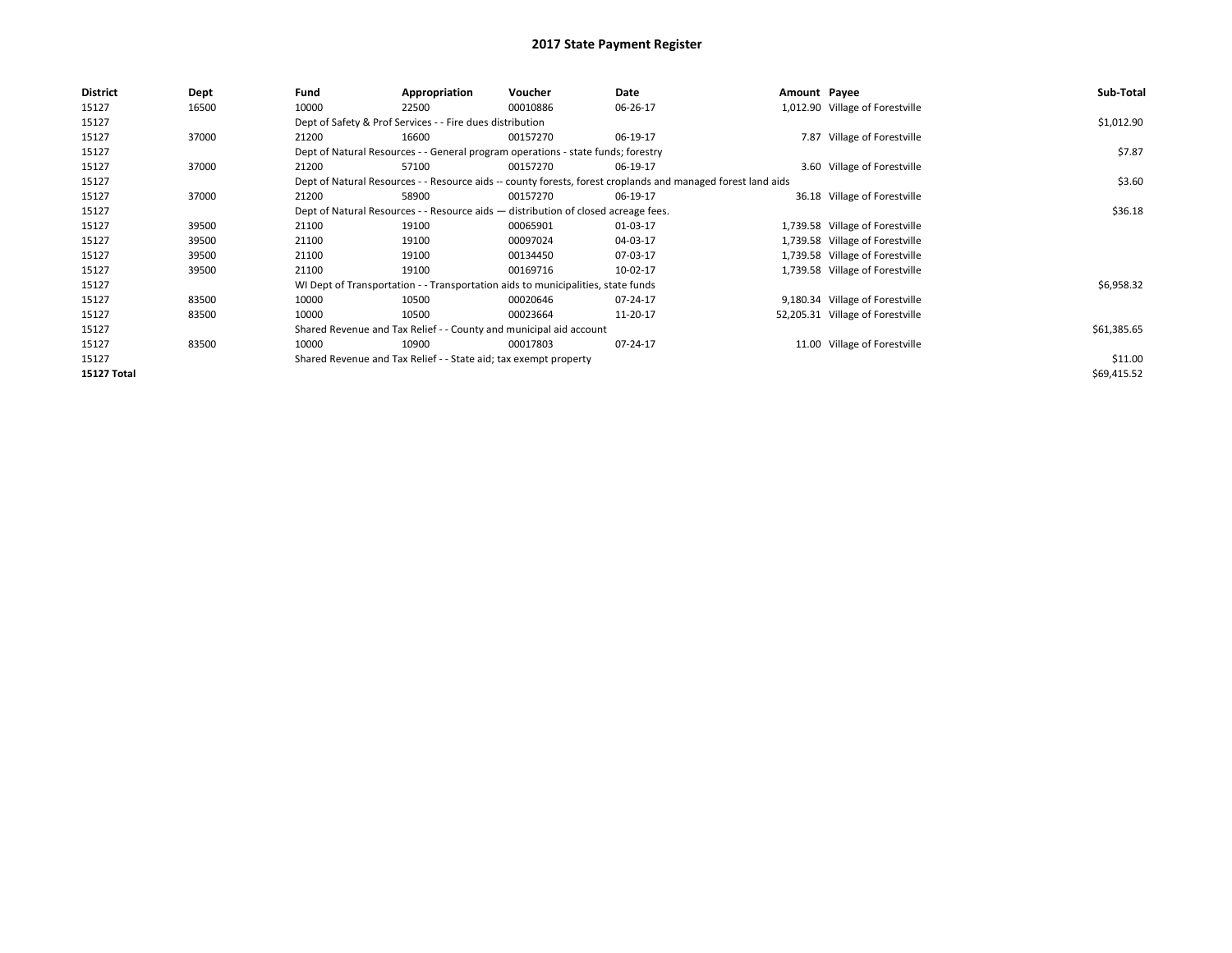| <b>District</b> | <b>Dept</b> | Fund                                                               | Appropriation                                                                      | Voucher    | Date                                                                                                         | Amount Payee |                                  | Sub-Total    |
|-----------------|-------------|--------------------------------------------------------------------|------------------------------------------------------------------------------------|------------|--------------------------------------------------------------------------------------------------------------|--------------|----------------------------------|--------------|
| 15181           | 16500       | 10000                                                              | 22500                                                                              | 00010887   | 06-26-17                                                                                                     |              | 15,464.81 Village of Sister Bay  |              |
| 15181           |             |                                                                    | Dept of Safety & Prof Services - - Fire dues distribution                          |            |                                                                                                              |              |                                  | \$15,464.81  |
| 15181           | 37000       | 10000                                                              | 94100                                                                              | 00177991   | 08-30-17                                                                                                     |              | 45,000.00 Village of Sister Bay  |              |
| 15181           |             |                                                                    | Dept of Natural Resources - - General program operations - federal funds           |            |                                                                                                              |              |                                  | \$45,000.00  |
| 15181           | 37000       | 21200                                                              | 16600                                                                              | 00157271   | 06-19-17                                                                                                     |              | 8.74 Village of Sister Bay       |              |
| 15181           |             |                                                                    | Dept of Natural Resources - - General program operations - state funds; forestry   |            |                                                                                                              |              |                                  | \$8.74       |
| 15181           | 37000       | 21200                                                              | 57100                                                                              | 00157271   | 06-19-17                                                                                                     |              | 4.00 Village of Sister Bay       |              |
| 15181           |             |                                                                    |                                                                                    |            | Dept of Natural Resources - - Resource aids -- county forests, forest croplands and managed forest land aids |              |                                  | \$4.00       |
| 15181           | 37000       | 21200                                                              | 58900                                                                              | 00157271   | 06-19-17                                                                                                     |              | 40.20 Village of Sister Bay      |              |
| 15181           |             |                                                                    | Dept of Natural Resources - - Resource aids - distribution of closed acreage fees. |            |                                                                                                              |              |                                  | \$40.20      |
| 15181           | 37000       | 36300                                                              | TA100                                                                              | 00177992   | 08-30-17                                                                                                     |              | 244,642.50 Village of Sister Bay |              |
| 15181           |             |                                                                    | Dept of Natural Resources - - LAND ACQUISITION                                     |            |                                                                                                              |              |                                  | \$244,642.50 |
| 15181           | 39500       | 21100                                                              | 19100                                                                              | 00065902   | $01-03-17$                                                                                                   |              | 16,678.29 Village of Sister Bay  |              |
| 15181           | 39500       | 21100                                                              | 19100                                                                              | 00097025   | 04-03-17                                                                                                     |              | 16,678.29 Village of Sister Bay  |              |
| 15181           | 39500       | 21100                                                              | 19100                                                                              | 00134451   | 07-03-17                                                                                                     |              | 16,678.29 Village of Sister Bay  |              |
| 15181           | 39500       | 21100                                                              | 19100                                                                              | 00169717   | 10-02-17                                                                                                     |              | 16,678.29 Village of Sister Bay  |              |
| 15181           |             |                                                                    | WI Dept of Transportation - - Transportation aids to municipalities, state funds   |            |                                                                                                              |              |                                  | \$66,713.16  |
| 15181           | 83500       | 10000                                                              | 10500                                                                              | 00020647   | 07-24-17                                                                                                     |              | 1,355.32 Village of Sister Bay   |              |
| 15181           | 83500       | 10000                                                              | 10500                                                                              | 00023665   | 11-20-17                                                                                                     |              | 7,680.94 Village of Sister Bay   |              |
| 15181           |             | Shared Revenue and Tax Relief - - County and municipal aid account |                                                                                    | \$9,036.26 |                                                                                                              |              |                                  |              |
| 15181           | 83500       | 10000                                                              | 10900                                                                              | 00017804   | $07 - 24 - 17$                                                                                               |              | 758.00 Village of Sister Bay     |              |
| 15181           | 83500       | 10000                                                              | 10900                                                                              | 00019754   | 07-24-17                                                                                                     |              | 1,047.00 Village of Sister Bay   |              |
| 15181           |             |                                                                    | Shared Revenue and Tax Relief - - State aid; tax exempt property                   |            |                                                                                                              |              |                                  | \$1,805.00   |
| 15181 Total     |             |                                                                    |                                                                                    |            |                                                                                                              |              |                                  | \$382,714.67 |